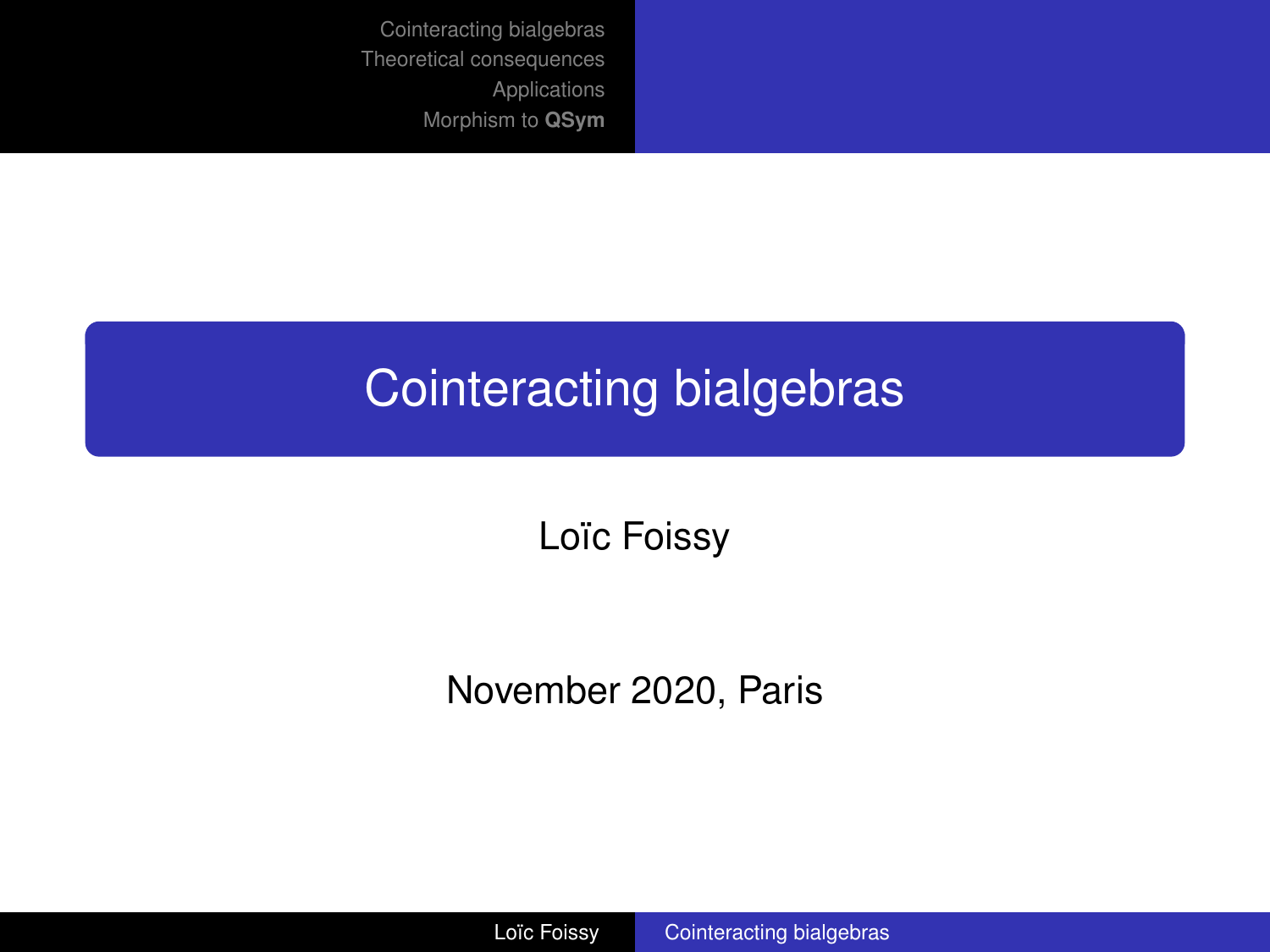[Cointeracting bialgebras](#page-1-0) [Theoretical consequences](#page-19-0) [Applications](#page-35-0) [Morphism to](#page-38-0) **QSym** [Definition](#page-1-0) [A first example: the polynomial algebra](#page-4-0)  $\mathbb{C}[X]$ [Rooted trees](#page-8-0) [Quasi-symmetric functions](#page-15-0)

<span id="page-1-0"></span>Let *G* a (proto)-algebraic monoid. The algebra  $\mathbb{C}[G]$  of polynomial functions on *G* inherits a coproduct  $\Delta : \mathbb{C}[G] \longrightarrow \mathbb{C}[G] \otimes \mathbb{C}[G] \approx \mathbb{C}[G \times G]$  such that:

 $\forall f \in \mathbb{C}[G], \forall x, y \in G, \qquad \Delta(f)(x, y) = f(xy).$ 

This makes  $\mathbb{C}[G]$  a bialgebra. It is a Hopf algebra if, and only if, *G* is a group. Moreover, *G* is isomorphic to the monoid **char** $(\mathbb{C}[G])$  of characters of  $\mathbb{C}[G]$ .

#### Characters of a bialgebra *B*

A character of a bialgebra *B* is an algebra morphism  $\lambda : B \longrightarrow \mathbb{C}$ . The set of characters **char** $(B)$  is given an associative convolution product:

$$
\lambda * \mu = m_{\mathbb{C}} \circ (\lambda \otimes \mu) \circ \Delta.
$$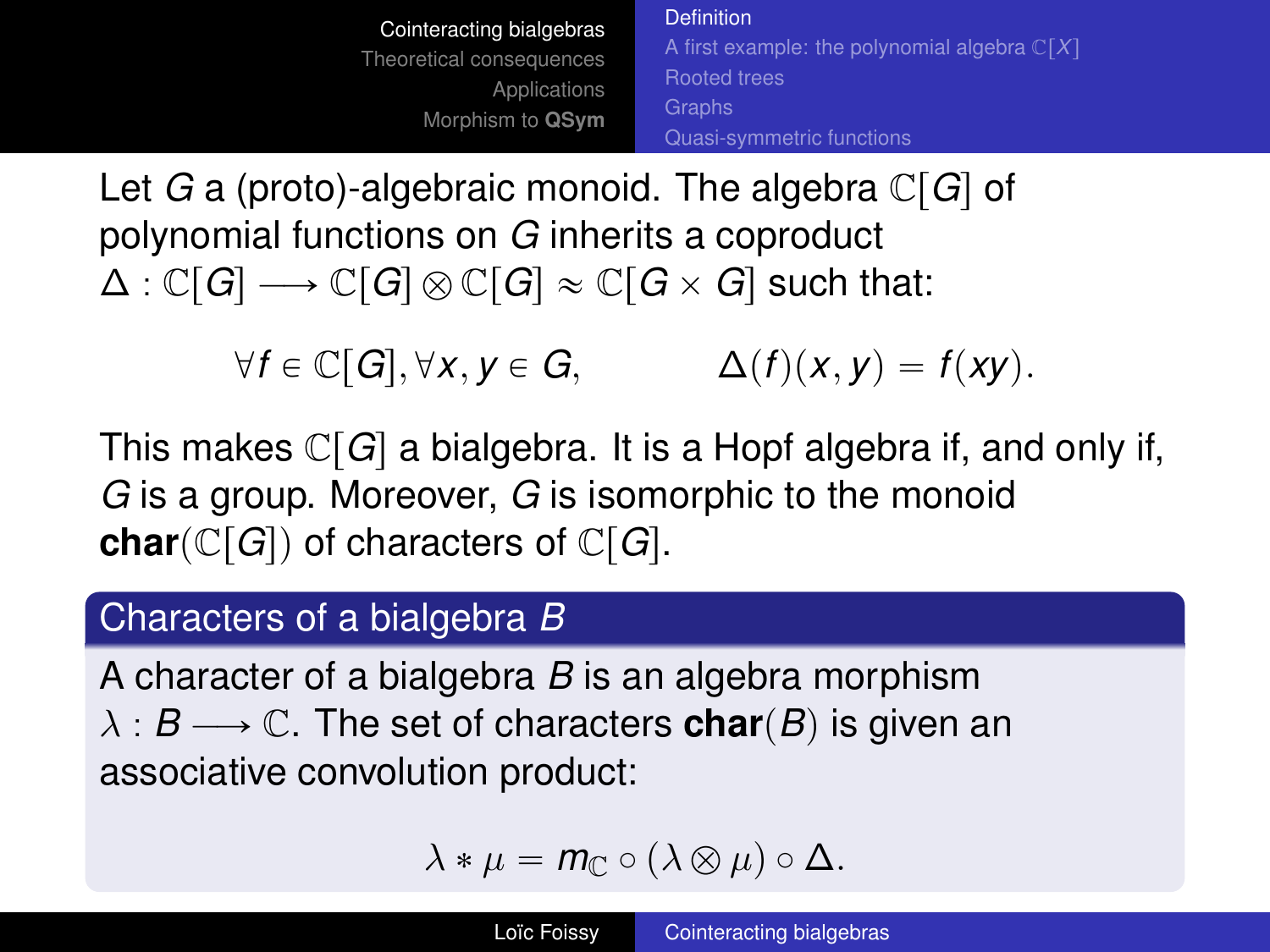[Cointeracting bialgebras](#page-1-0) [Theoretical consequences](#page-19-0) [Applications](#page-35-0) [Morphism to](#page-38-0) **QSym** [Definition](#page-1-0) [A first example: the polynomial algebra](#page-4-0)  $\mathbb{C}[X]$ [Rooted trees](#page-8-0) [Quasi-symmetric functions](#page-15-0)

Let *G* and *G*<sup>1</sup> be two (proto)-algebraic monoids, such that *G*<sup>1</sup> acts polynomialy on *G* by monoid endomorphisms (on the right). Then:

## Interacting bialgebras

- $\bigcirc$  *A* =  $(\mathbb{C}[G], m_A, \Delta)$  is a bialgebra.
	- $B = (\mathbb{C}[G'], m_B, \delta)$  is a bialgebra.
- **3** *B* coacts on *A* by a coaction  $\rho : A \longrightarrow A \otimes B$ .
- <sup>4</sup> *A* is a bialgebra in the category of *B*-comodules.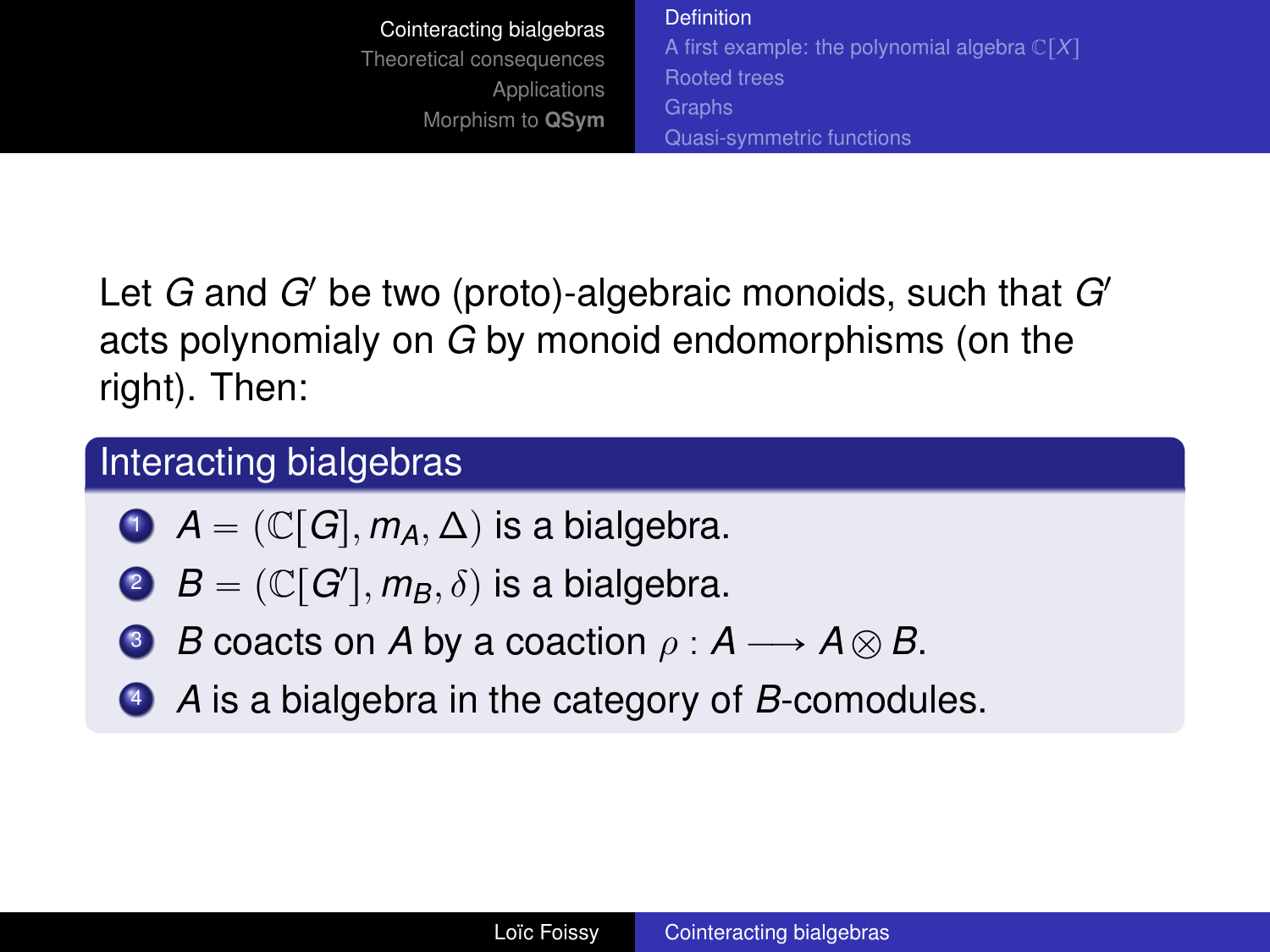| Cointeracting bialgebras                                     | <b>Definition</b>                                       |
|--------------------------------------------------------------|---------------------------------------------------------|
| Theoretical consequences<br>Applications<br>Morphism to QSym | A first example: the polynomial algebra $\mathbb{C}[X]$ |
|                                                              | <b>Rooted trees</b>                                     |
|                                                              | Graphs                                                  |
|                                                              | Quasi-symmetric functions                               |

In other words, for any  $f, g \in A$ :

$$
(\mathrm{Id}\otimes\rho)\circ\rho=(\Delta\otimes\mathrm{Id})\circ\rho,
$$
  
\n
$$
\rho(fg)=\rho(f)\rho(g),
$$
  
\n
$$
\rho(1_A)=1_A\otimes 1_B,
$$
  
\n
$$
(\varepsilon_A\otimes\mathrm{Id}_B)\circ\rho(f)=\varepsilon_A(f)1_B,
$$
  
\n
$$
(\Delta\otimes\mathrm{Id})\circ\rho(f)=m_{1,3,24}\circ(\rho\otimes\rho)\circ\Delta(f).
$$

where

$$
m_{1,3,24}:\left\{\begin{array}{ccc} & A^{\otimes 4} & \longrightarrow & A^{\otimes 3} \\ a_1\otimes a_2\otimes a_3\otimes a_4 & \longrightarrow & a_1\otimes a_3\otimes a_2a_4. \end{array}\right.
$$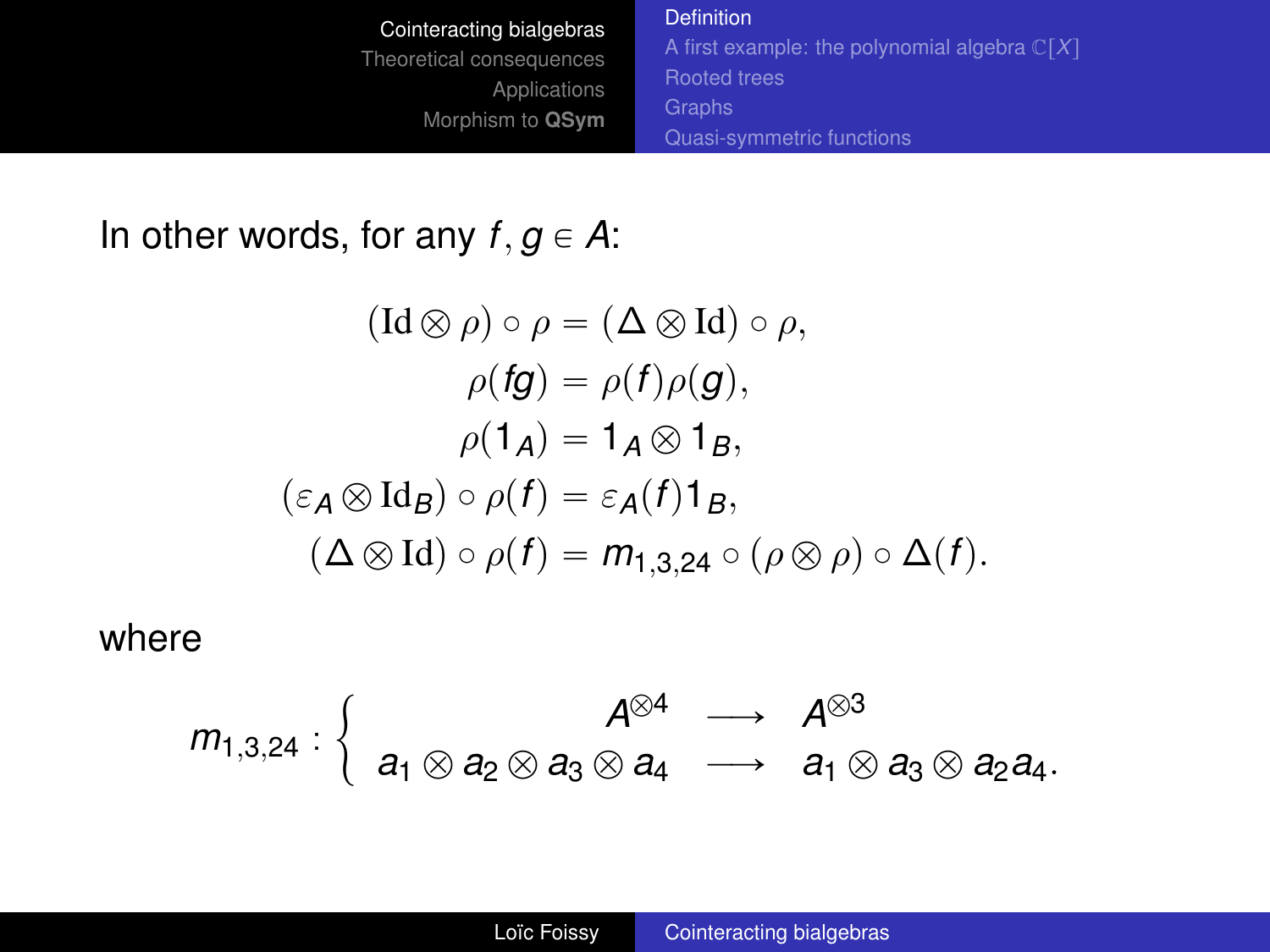<span id="page-4-0"></span>[Cointeracting bialgebras](#page-1-0) [Theoretical consequences](#page-19-0) [Applications](#page-35-0) [Morphism to](#page-38-0) **QSym** [A first example: the polynomial algebra](#page-4-0)  $\mathbb{C}[X]$ [Rooted trees](#page-8-0) [Quasi-symmetric functions](#page-15-0)

## The algebra  $\mathbb{C}[X]$

The group  $(\mathbb{C}^*, \times)$  acts on  $(\mathbb{C}, +)$  by group automorphisms.

- $\bullet$  *A* =  $(\mathbb{C}[X], m, \Delta)$  with  $\Delta(X) = X \otimes 1 + 1 \otimes X$ , is a Hopf algebra.
- $B = (\mathbb{C}[X, X^{-1}], m, \delta)$  with  $\delta(X) = X \otimes X$ , is a Hopf algebra.
- $\rho(X) = X \otimes X$  defines a coaction of *B* on *A*, and *A* is a bialgebra in the category of *B*-comodules.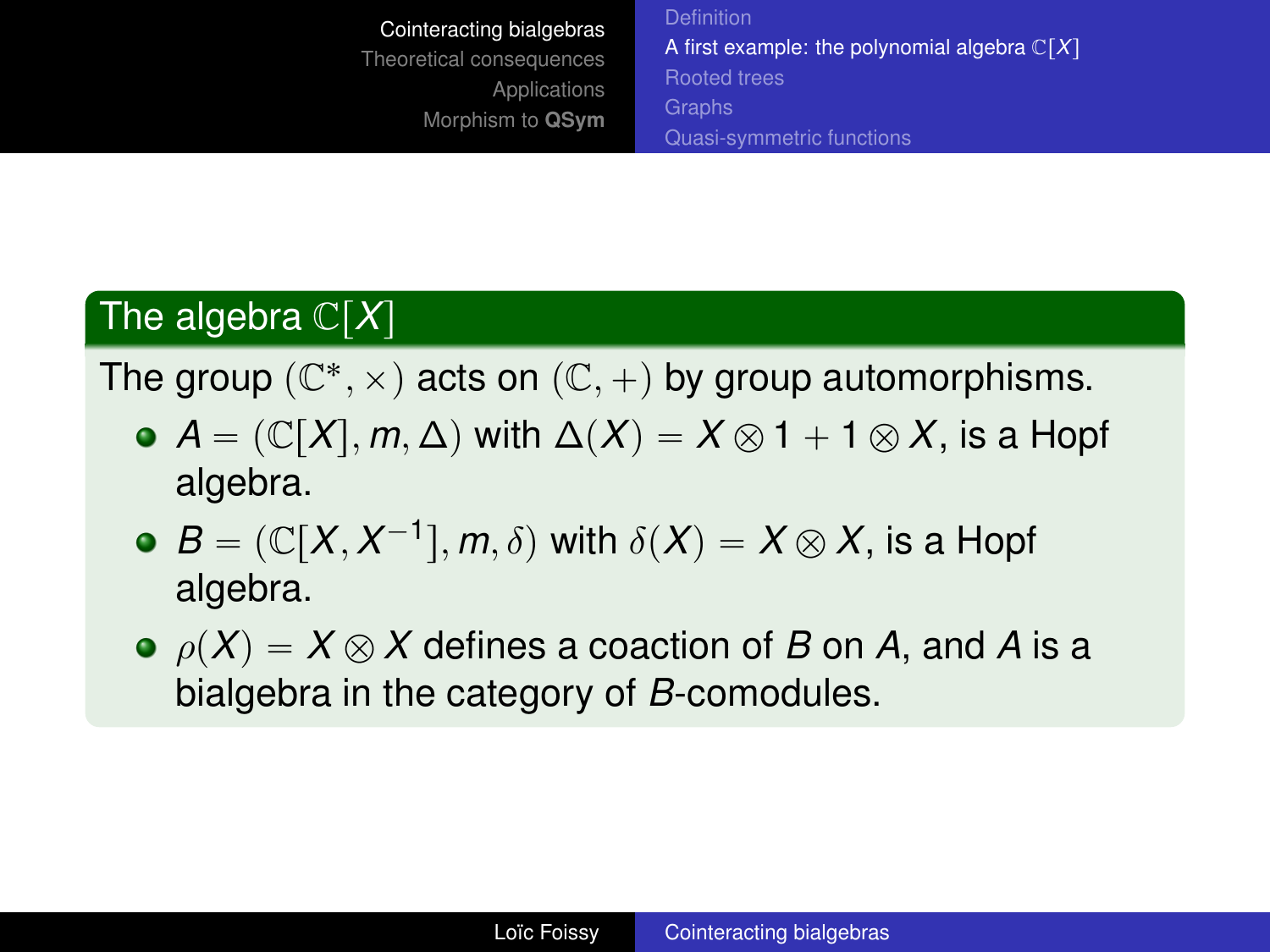[Cointeracting bialgebras](#page-1-0) [Theoretical consequences](#page-19-0) [Applications](#page-35-0) [Morphism to](#page-38-0) **QSym** [A first example: the polynomial algebra](#page-4-0)  $\mathbb{C}[X]$ [Rooted trees](#page-8-0) [Quasi-symmetric functions](#page-15-0)

## The algebra  $\mathbb{C}[X]$

The monoid  $(\mathbb{C}, \times)$  acts on  $(\mathbb{C}, +)$  by group endomorphisms.

- $\bullet$  *A* =  $(\mathbb{C}[X], m, \Delta)$  with  $\Delta(X) = X \otimes 1 + 1 \otimes X$ , is a Hopf algebra.
- $\bullet$  *B* =  $(\mathbb{C}[X], m, \delta)$  with  $\delta(X) = X \otimes X$ , is a bialgebra.
- $\rho(X) = X \otimes X$  defines a coaction of *B* on *A*, and *A* is a bialgebra in the category of *B*-comodules.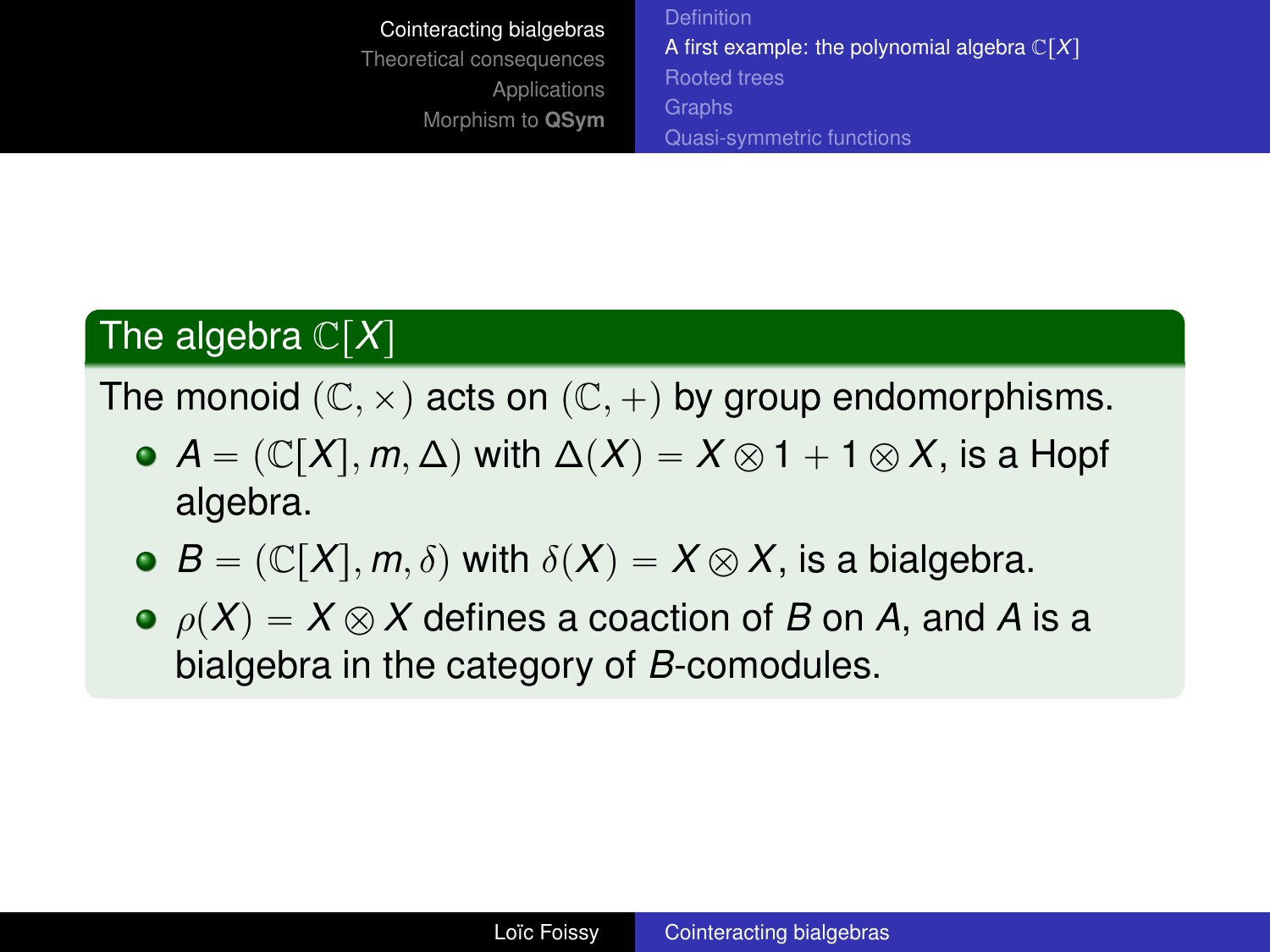[A first example: the polynomial algebra](#page-4-0)  $\mathbb{C}[X]$ [Rooted trees](#page-8-0) [Quasi-symmetric functions](#page-15-0)

From now, we shall consider only examples where  $A = B$  as algebras: we obtain objects  $(A, m, \Delta, \delta)$ , with one product and two coproducts. The coaction  $\rho$  and the coproduct  $\delta$  are equal. These objects will be called double bialgebras.

## The algebra  $\mathbb{C}[X]$

 $(A, m) = (B, m) = (\mathbb{C}[X], m)$ , where *m* is the usual product of polynomials, and the coproducts are given by:

$$
\Delta(X) = X \otimes 1 + 1 \otimes X,
$$
  

$$
\delta(X) = X \otimes X.
$$

Then  $(\mathbb{C}[X], m, \Delta, \delta)$  is a double bialgebra.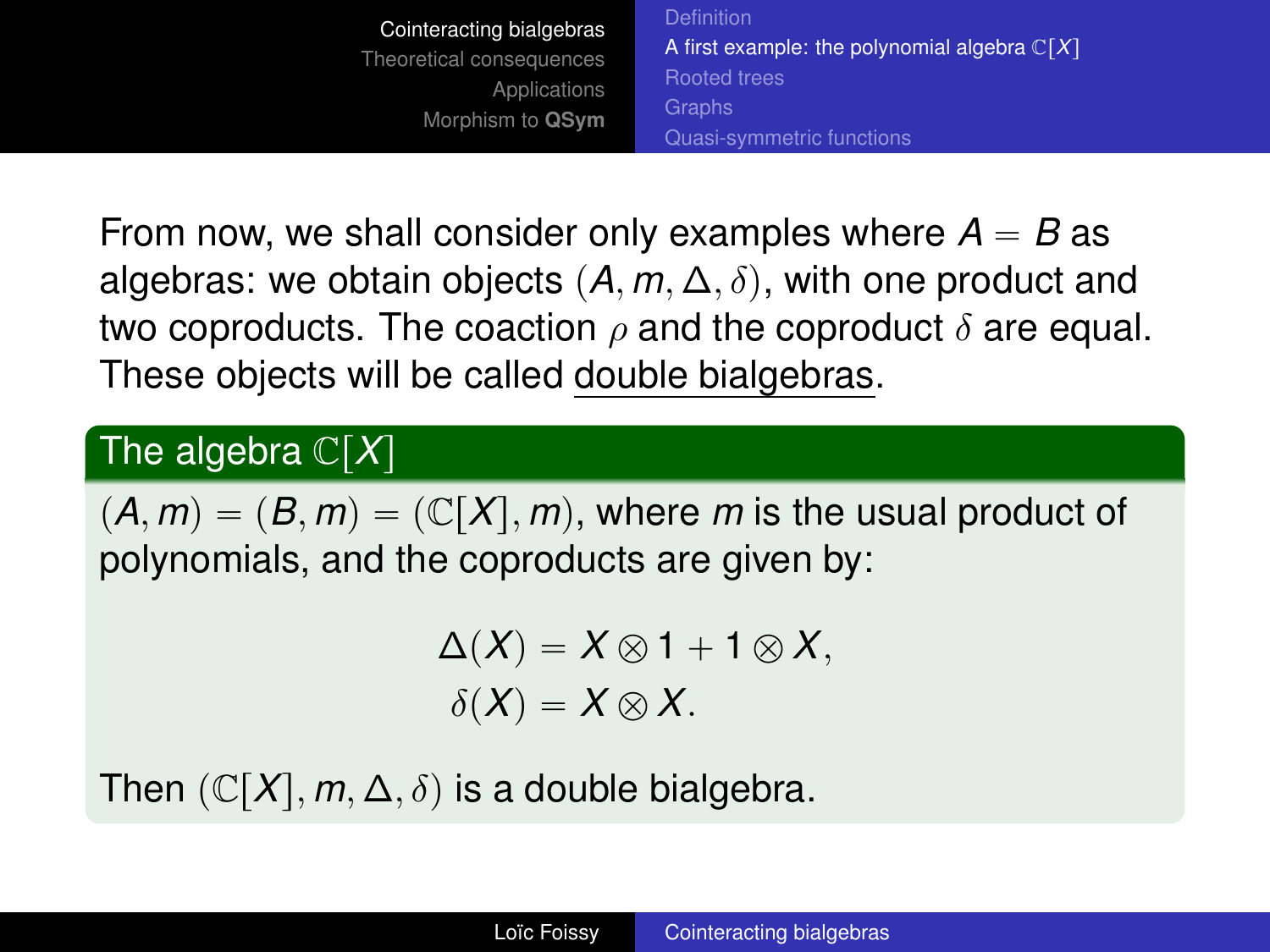[Cointeracting bialgebras](#page-1-0) [Theoretical consequences](#page-19-0) [Applications](#page-35-0) [Morphism to](#page-38-0) **QSym** [A first example: the polynomial algebra](#page-4-0)  $\mathbb{C}[X]$ [Rooted trees](#page-8-0) [Quasi-symmetric functions](#page-15-0)

From now, we shall consider only examples where  $A = B$  as algebras: we obtain objects  $(A, m, \Delta, \delta)$ , with one product and two coproducts. The coaction  $\rho$  and the coproduct  $\delta$  are equal. These objects will be called double bialgebras.

#### The algebra  $\mathbb{C}[X]$

 $(A, m) = (B, m) = (\mathbb{C}[X], m)$ , where *m* is the usual product of polynomials, and the coproducts are given by:

$$
\Delta(X^n) = \sum_{k=0}^n {n \choose k} X^k \otimes X^{n-k},
$$
  

$$
\delta(X^n) = X^n \otimes X^n.
$$

Then  $(\mathbb{C}[X], m, \Delta, \delta)$  is a double bialgebra.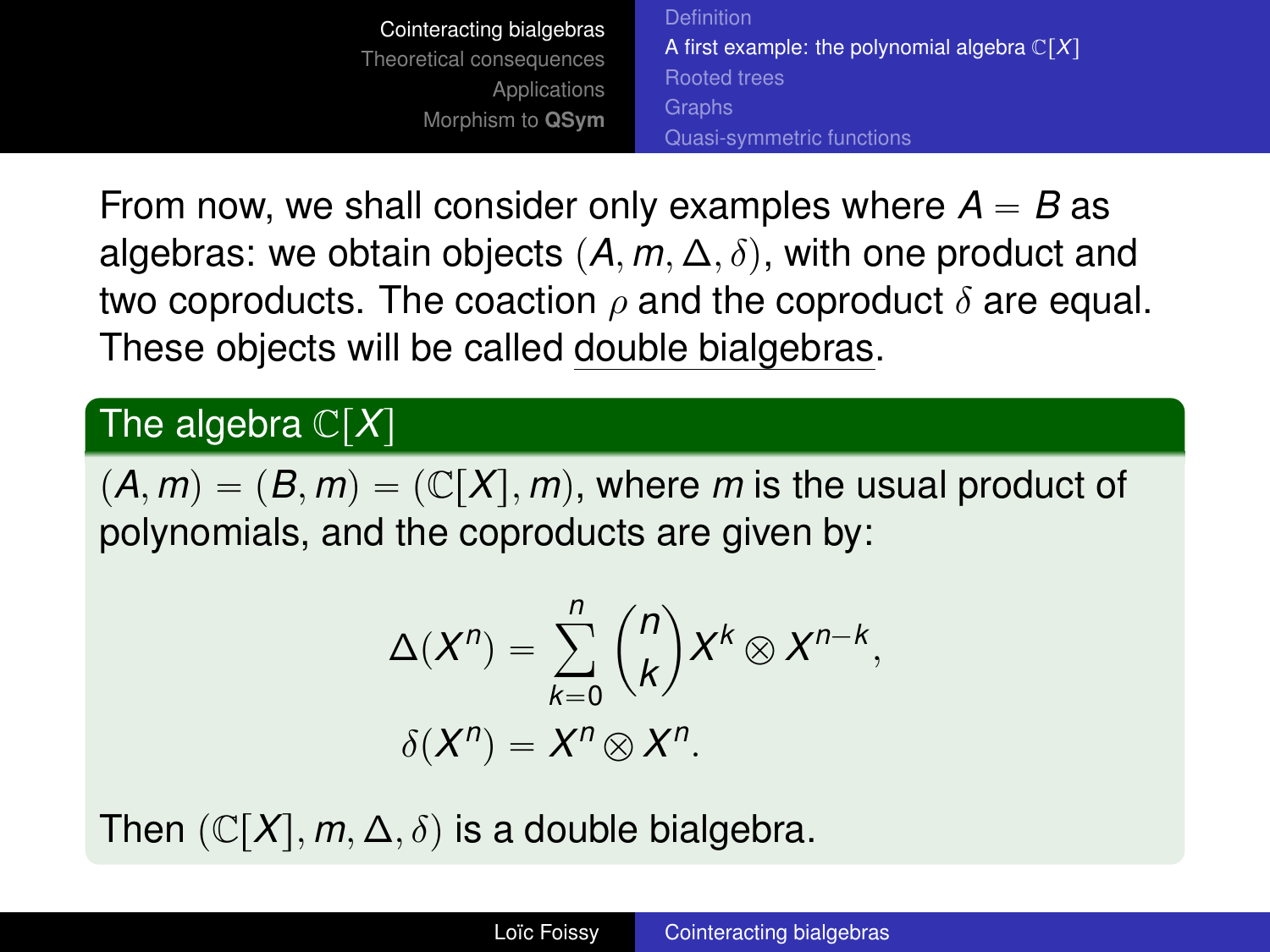<span id="page-8-0"></span>[Cointeracting bialgebras](#page-1-0) [Theoretical consequences](#page-19-0) [Applications](#page-35-0) [Morphism to](#page-38-0) **QSym** [A first example: the polynomial algebra](#page-4-0)  $\mathbb{C}[X]$ [Rooted trees](#page-8-0) [Quasi-symmetric functions](#page-15-0)

The Connes-Kreimer Hopf algebra of trees is based on rooted forests:



As algebras,  $A = B = H_{CK}$  with the disjoint union product.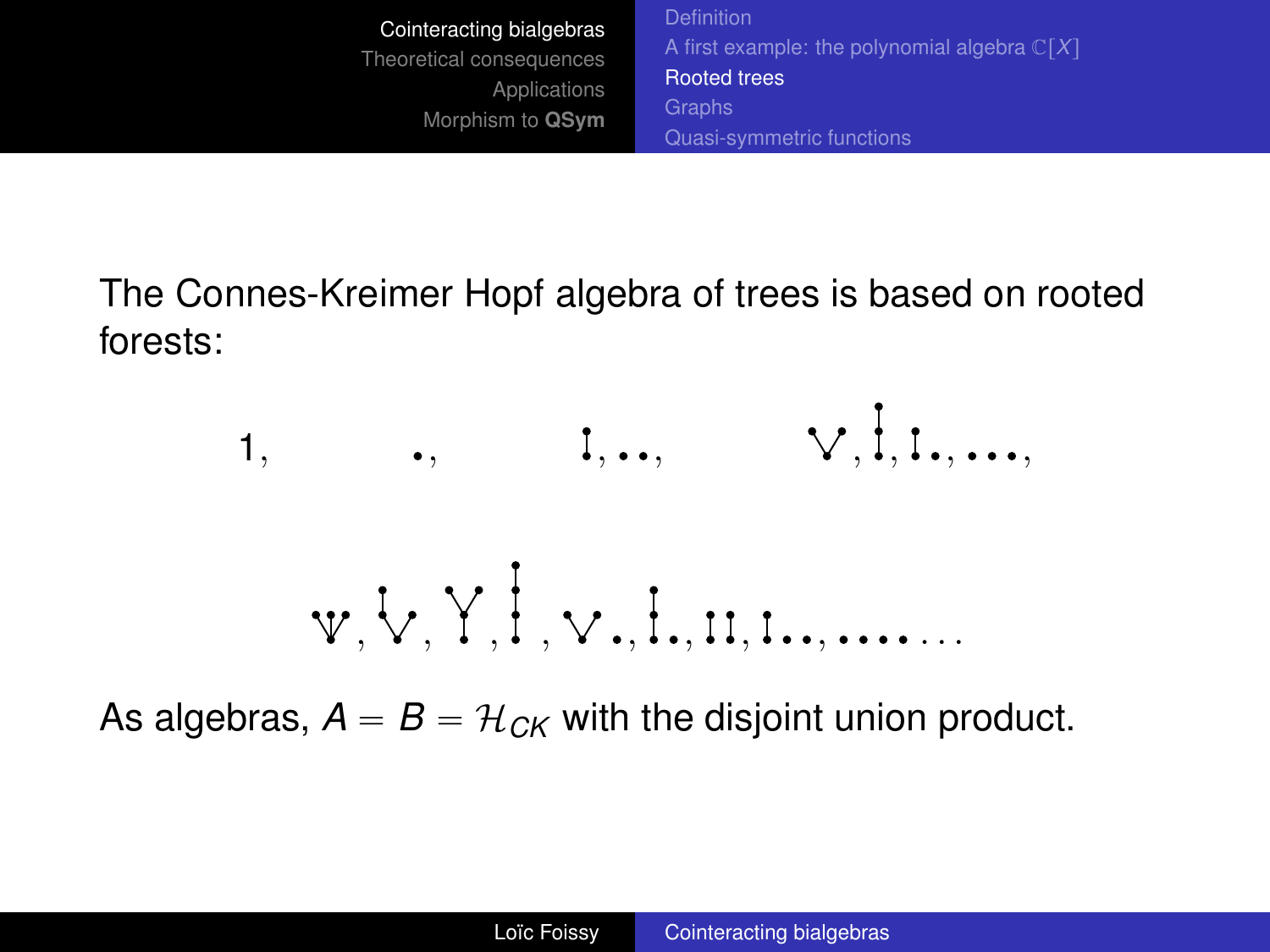[A first example: the polynomial algebra](#page-4-0)  $\mathbb{C}[X]$ [Rooted trees](#page-8-0) [Quasi-symmetric functions](#page-15-0)

The first coproduct  $\Delta$  is given by admissible cuts (Connes-Kreimer coproduct).

#### Example

$$
\Delta(V) = V \otimes 1 + 1 \otimes V + 2I \otimes \ldots, \Delta(\dot{I}) = \dot{I} \otimes 1 + 1 \otimes \dot{I} + I \otimes \ldots \otimes I.
$$

Counit:

$$
\varepsilon(F) = \begin{cases} 1 \text{ if } F = 1, \\ 0 \text{ otherwise.} \end{cases}
$$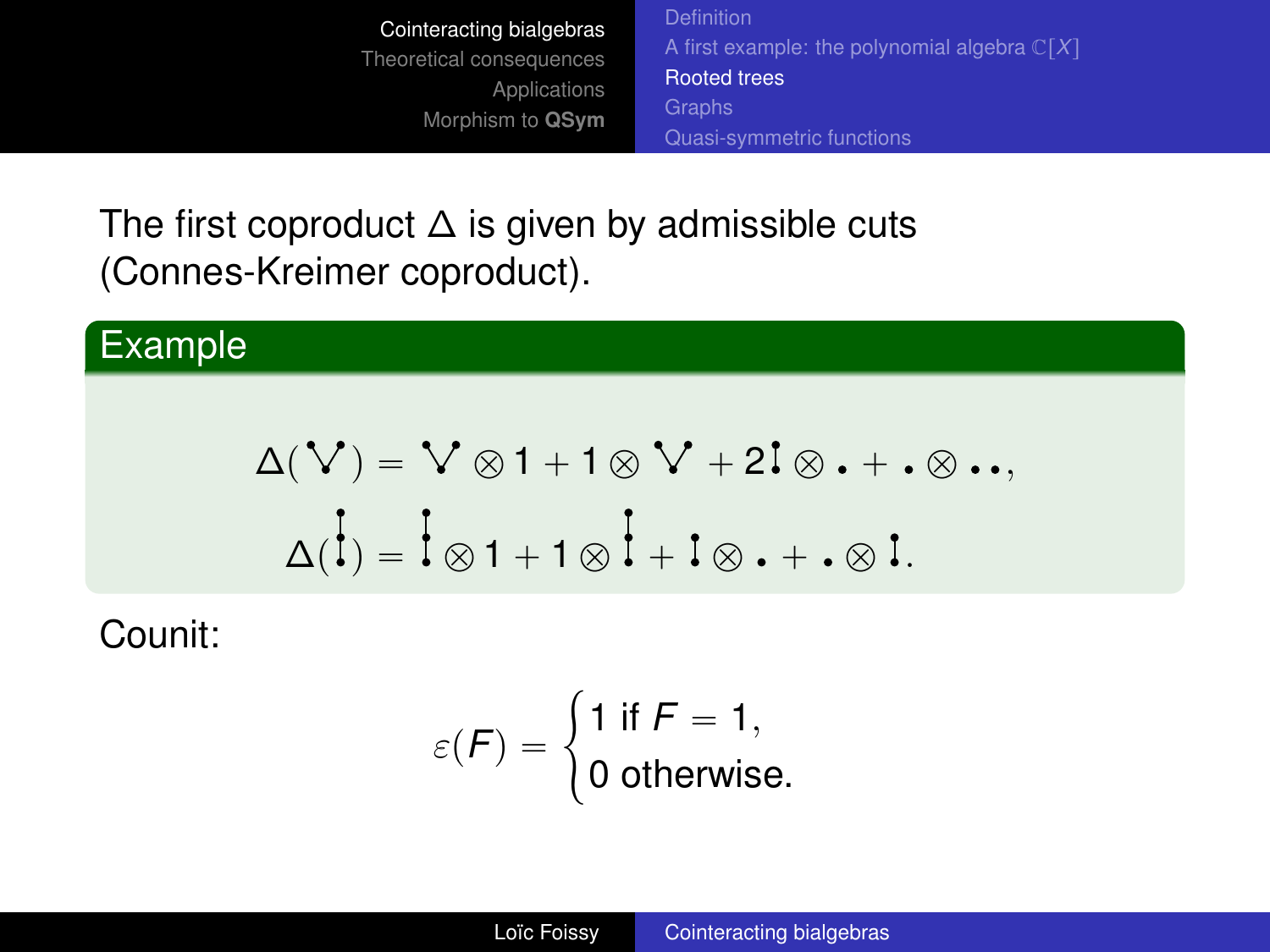[Cointeracting bialgebras](#page-1-0) [Theoretical consequences](#page-19-0) [Applications](#page-35-0) [Morphism to](#page-38-0) **QSym** [A first example: the polynomial algebra](#page-4-0)  $\mathbb{C}[X]$ [Rooted trees](#page-8-0) [Quasi-symmetric functions](#page-15-0)

The second coproduct  $\delta$  is given by contraction-extraction.

Example

$$
\delta(\mathbf{V}) = \mathbf{V} \otimes \mathbf{W} + 2\mathbf{I} \otimes \mathbf{I} + \mathbf{I} \otimes \mathbf{V},
$$

$$
\delta(\mathbf{I}) = \mathbf{I} \otimes \mathbf{W} + 2\mathbf{I} \otimes \mathbf{I} + \mathbf{I} \otimes \mathbf{I}.
$$

Its counit is:

$$
\varepsilon'(F) = \begin{cases} 1 \text{ if } F = \ldots, \\ 0 \text{ otherwise.} \end{cases}
$$

(Calaque, Ebrahimi-Fard, Manchon, 2008). Then  $(\mathcal{H}_{CK}, m, \Delta, \delta)$  is a double bialgebra.

This construction can be extended to finite posets or to finite topologies.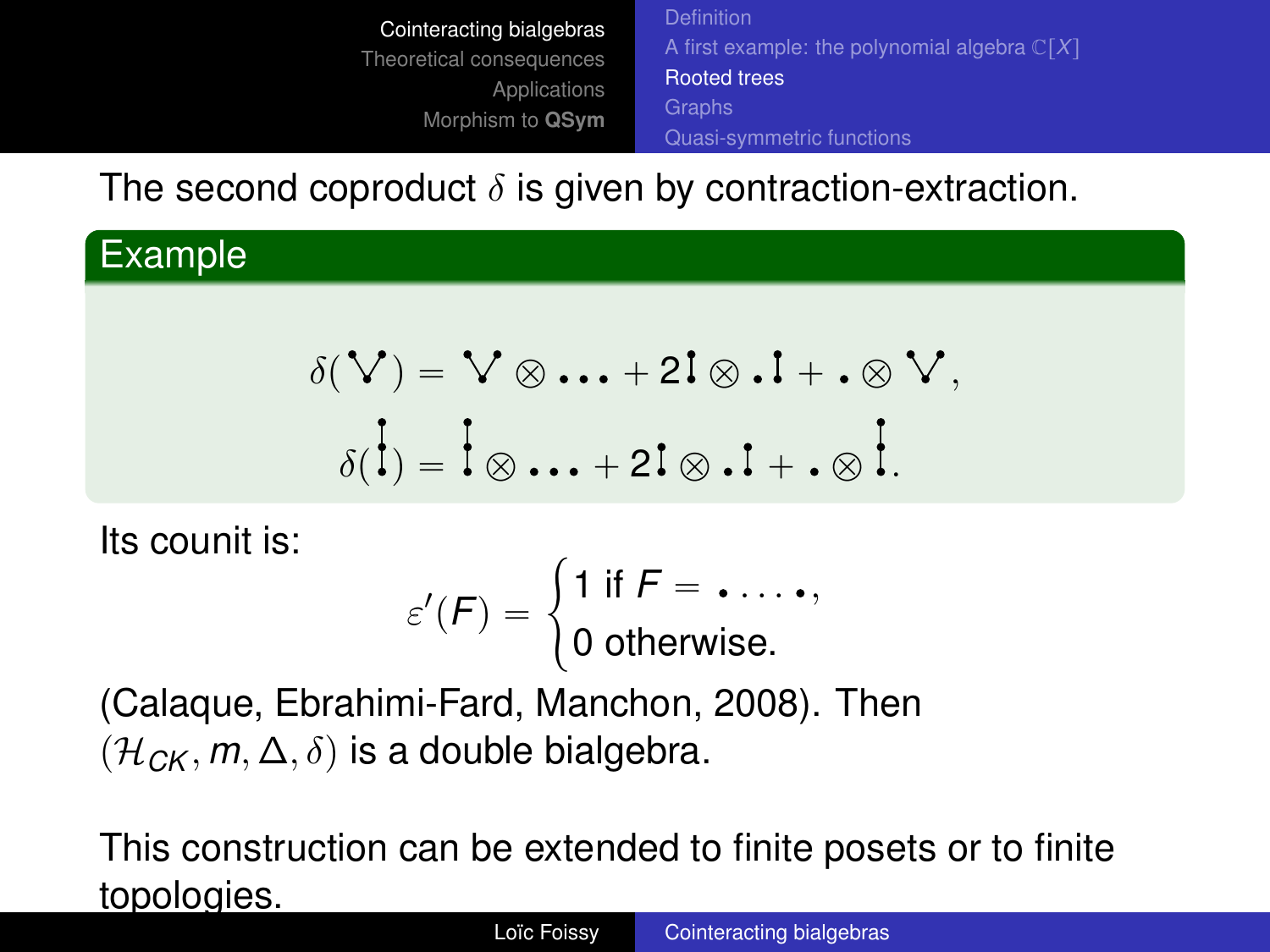<span id="page-11-0"></span>[Cointeracting bialgebras](#page-1-0) [Theoretical consequences](#page-19-0) [Applications](#page-35-0) [Morphism to](#page-38-0) **QSym** [A first example: the polynomial algebra](#page-4-0)  $\mathbb{C}[X]$ [Rooted trees](#page-8-0) **[Graphs](#page-11-0)** [Quasi-symmetric functions](#page-15-0)

 $H_G$  has for basis the set of graphs:

# $1;$   $,$   $i$ ,  $,$   $\ldots$   $\forall$  ,  $\forall$  ,  $1$   $\dots$  ;  $\boxtimes$ ,  $\boxtimes$ ,  $\boxminus$ ,  $\boxminus$ ,  $\boxminus$ ,  $\boxminus$ ,  $\boxminus$ ,  $\boxminus$ ,  $\boxminus$ ,  $\boxminus$ ,  $\boxminus$ ,  $\boxminus$ ,  $\boxminus$ ,  $\boxminus$ ,  $\boxminus$ ,  $\boxminus$ ,  $\boxminus$ ,  $\boxminus$ ,  $\boxminus$ ,  $\boxminus$ ,  $\boxminus$ ,  $\boxminus$ ,  $\boxminus$ ,  $\boxminus$ ,  $\boxminus$ ,  $\boxminus$ ,  $\boxminus$ ,  $\boxminus$ ,  $\boxminus$ ,  $\boxminus$ ,  $\boxminus$ ,  $\boxminus$

The product is the disjoint union. The unit is the empty graph 1.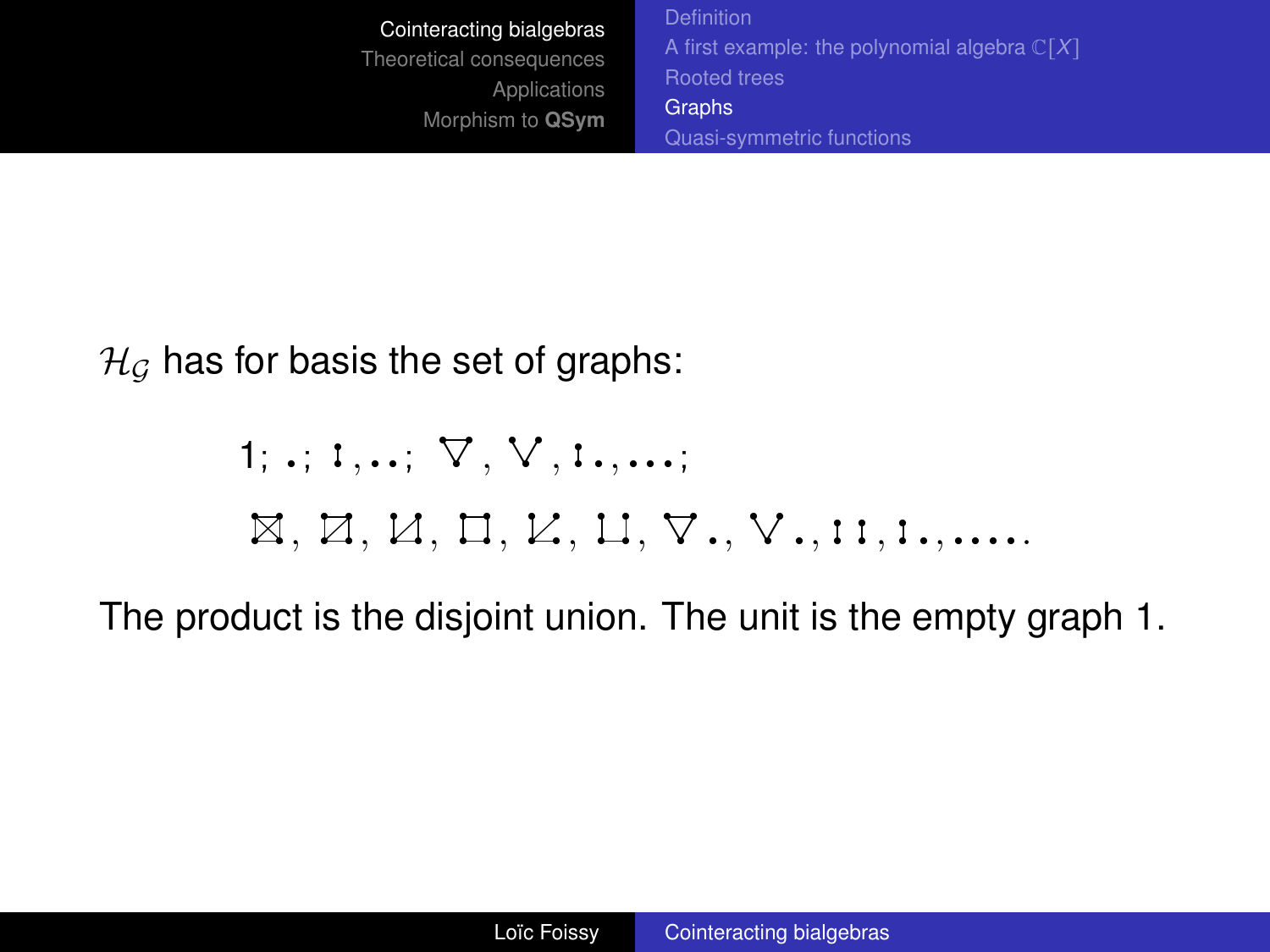[Cointeracting bialgebras](#page-1-0) [Theoretical consequences](#page-19-0) [Applications](#page-35-0) [Morphism to](#page-38-0) **QSym** [A first example: the polynomial algebra](#page-4-0)  $\mathbb{C}[X]$ [Rooted trees](#page-8-0) **[Graphs](#page-11-0)** [Quasi-symmetric functions](#page-15-0)

(Schmitt, 1994). The first coproduct ∆ is defined by

$$
\Delta(G)=\sum_{V(G)=I\sqcup J}G_{|I}\otimes G_{|J}.
$$

## Examples

$$
\Delta(.) = . \otimes 1 + 1 \otimes ,
$$
  
\n
$$
\Delta(1) = 1 \otimes 1 + 1 \otimes 1 + 2. \otimes ,
$$
  
\n
$$
\Delta(\nabla) = \nabla \otimes 1 + 1 \otimes \nabla + 3i \otimes . + 3. \otimes 1,
$$
  
\n
$$
\Delta(\nabla) = \nabla \otimes 1 + 1 \otimes \nabla + 2i \otimes . + .. \otimes . + 2. \otimes 1 + .. \otimes ...
$$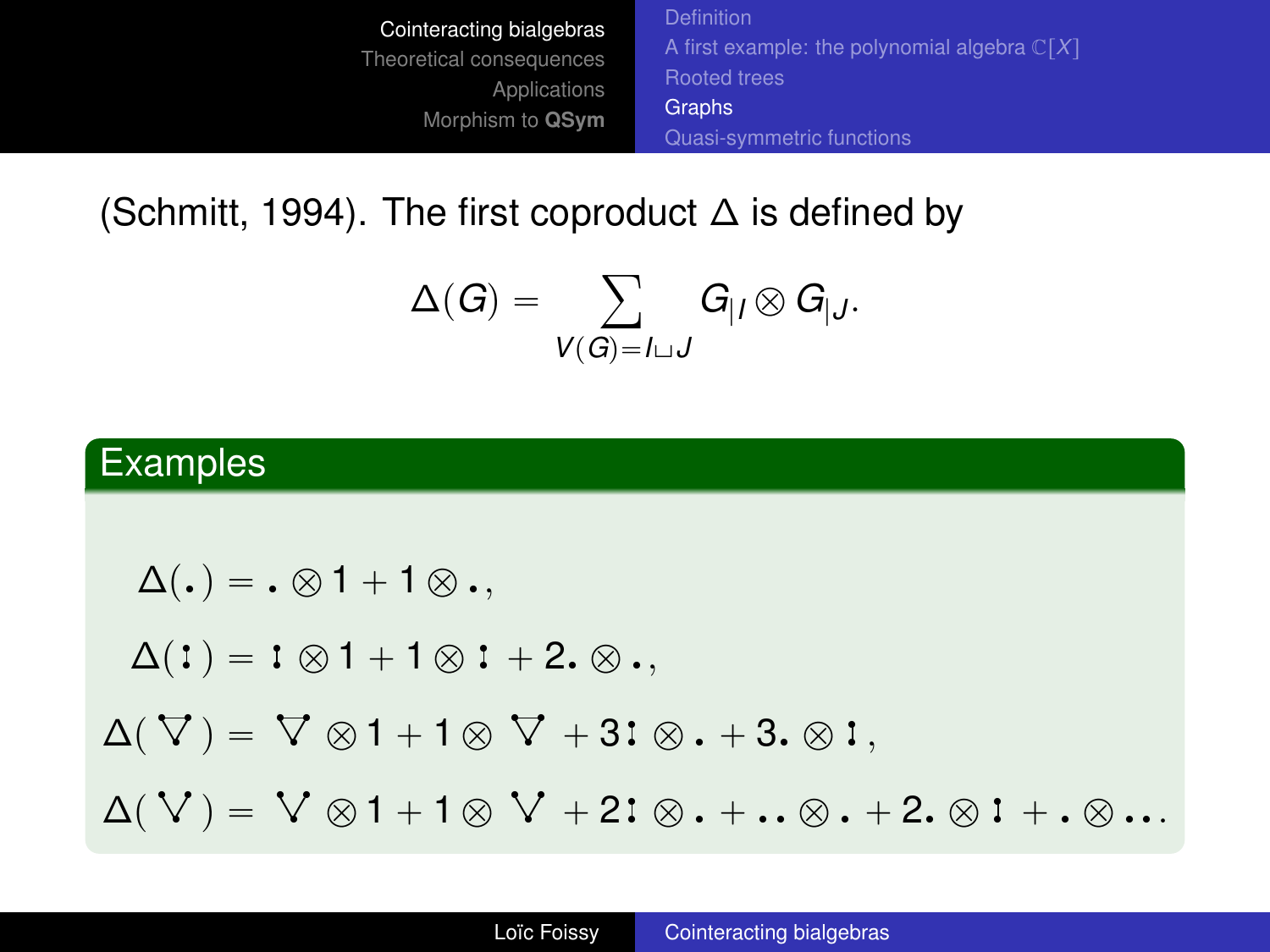[Cointeracting bialgebras](#page-1-0) [Theoretical consequences](#page-19-0) [Applications](#page-35-0) [Morphism to](#page-38-0) **QSym** [A first example: the polynomial algebra](#page-4-0)  $\mathbb{C}[X]$ [Rooted trees](#page-8-0) **[Graphs](#page-11-0)** [Quasi-symmetric functions](#page-15-0)

(Schmitt, 1994– Manchon, 2011). The second coproduct  $\delta$  is defined by

$$
\delta(G) = \sum_{\sim} (G / \sim) \otimes (G \mid \sim),
$$

where:

- $\bullet \sim$  runs in the set of equivalences on  $V(G)$  which classes are connected.
- $G| \sim$  is the union of the equivalence classes of  $\sim$ .
- $G / \sim$  is obtained by the contraction of the equivalence classes of  $\sim$ .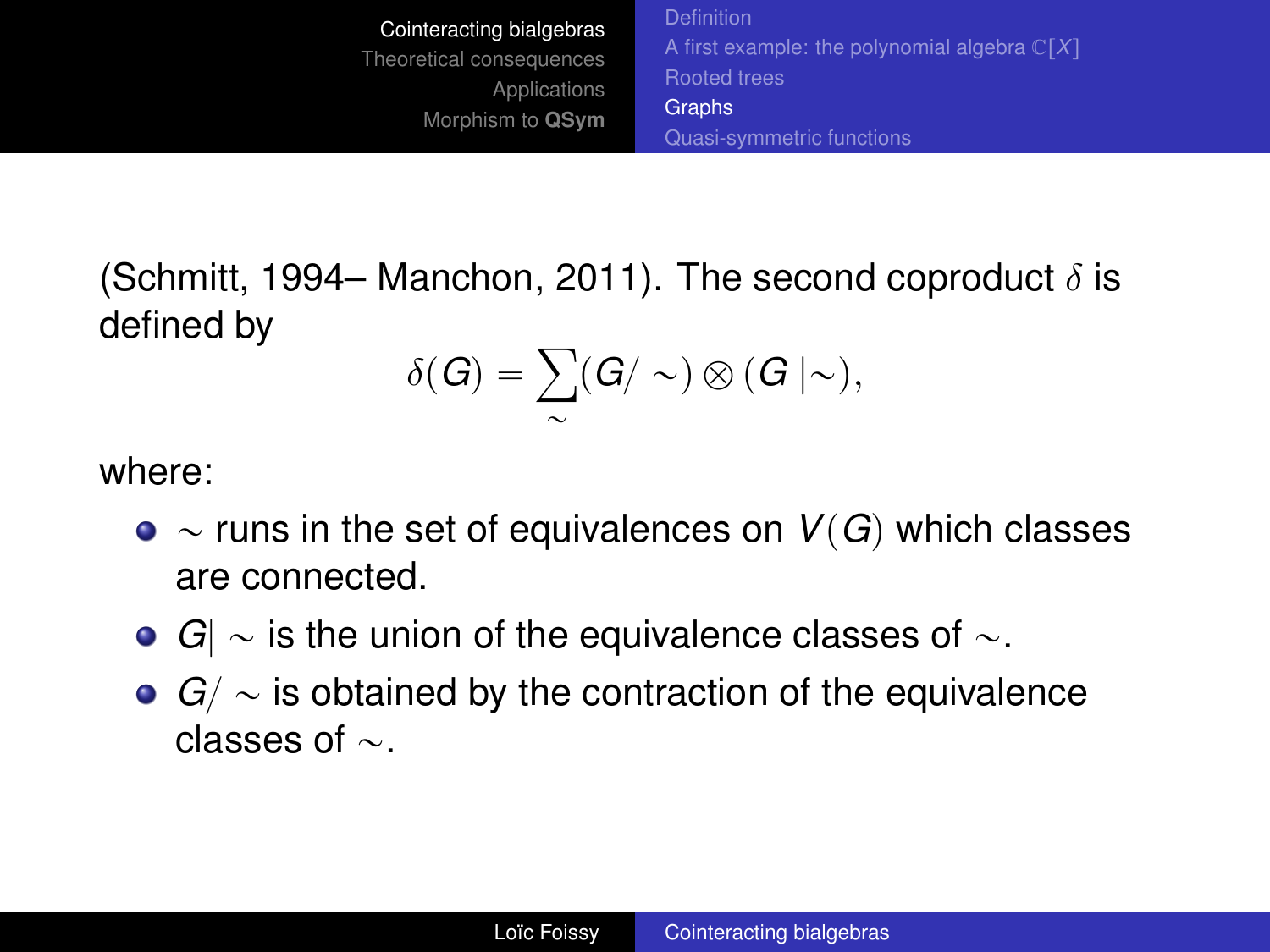[A first example: the polynomial algebra](#page-4-0)  $\mathbb{C}[X]$ [Rooted trees](#page-8-0) **[Graphs](#page-11-0)** [Quasi-symmetric functions](#page-15-0)

## Examples

$$
\delta(.) = . \otimes .,
$$
  
\n
$$
\delta(1) = . \otimes 1 + 1 \otimes ...,
$$
  
\n
$$
\delta(\nabla) = . \otimes \nabla + 31 \otimes .1 + \nabla \otimes ...,
$$
  
\n
$$
\delta(\nabla) = . \otimes \nabla + 21 \otimes .1 + \nabla \otimes ...
$$

Its counit is given by:

$$
\varepsilon'(G) = \begin{cases} 1 \text{ if } G \text{ has no edge,} \\ 0 \text{ otherwise.} \end{cases}
$$

Then  $(\mathcal{H}_G, m, \Delta, \delta)$  is a double bialgebra.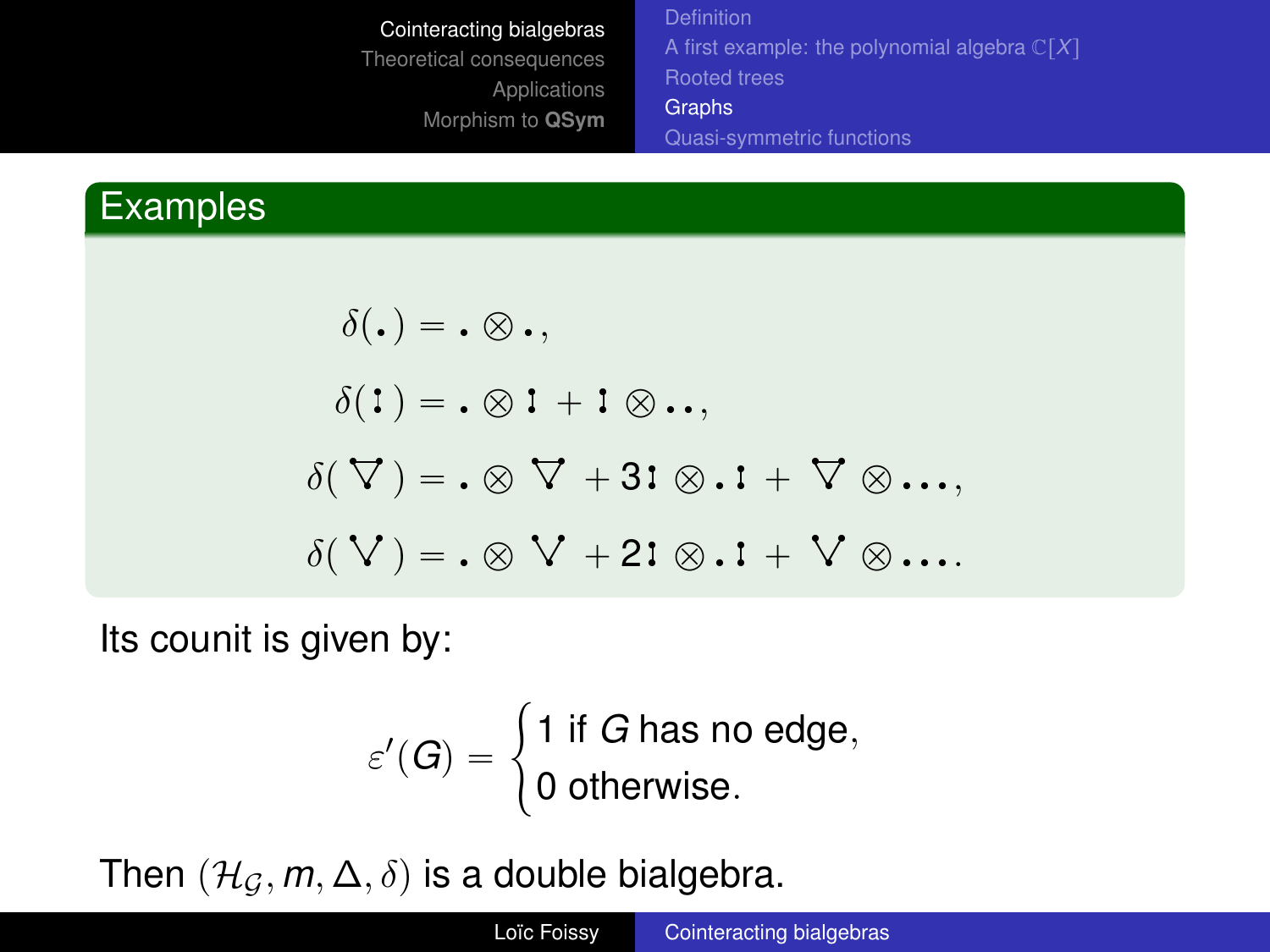[Cointeracting bialgebras](#page-1-0) [Theoretical consequences](#page-19-0) [Applications](#page-35-0) [Morphism to](#page-38-0) **QSym** [A first example: the polynomial algebra](#page-4-0)  $\mathbb{C}[X]$ [Rooted trees](#page-8-0) [Quasi-symmetric functions](#page-15-0)

<span id="page-15-0"></span>A basis of **QSym** is the set of compositions, that is to say finite sequences of positive integers.

#### Product and first coproduct

$$
(a_1) \boxplus (a_2) = (a_1a_2) + (a_2a_1) + (a_1 + a_2),
$$
  
\n
$$
(a_1) \boxplus (a_2a_3) = (a_1a_2a_3) + (a_2a_1a_3) + (a_2a_3a_1) + ((a_1 + a_2)a_3) + (a_2(a_1 + a_3)),
$$

 $\Delta(a_1) = (a_1) \otimes 1 + 1 \otimes (a_1),$  $\Delta(a_1a_2) = (a_1a_2) \otimes 1 + (a_1) \otimes (a_2) + 1 \otimes (a_1a_2),$  $\Delta(a_1a_2a_3) = (a_1a_2a_3) \otimes 1 + (a_1a_2) \otimes (a_1)$  $+ (a_1) \otimes (a_2 a_3) + 1 \otimes (a_1 a_2 a_3).$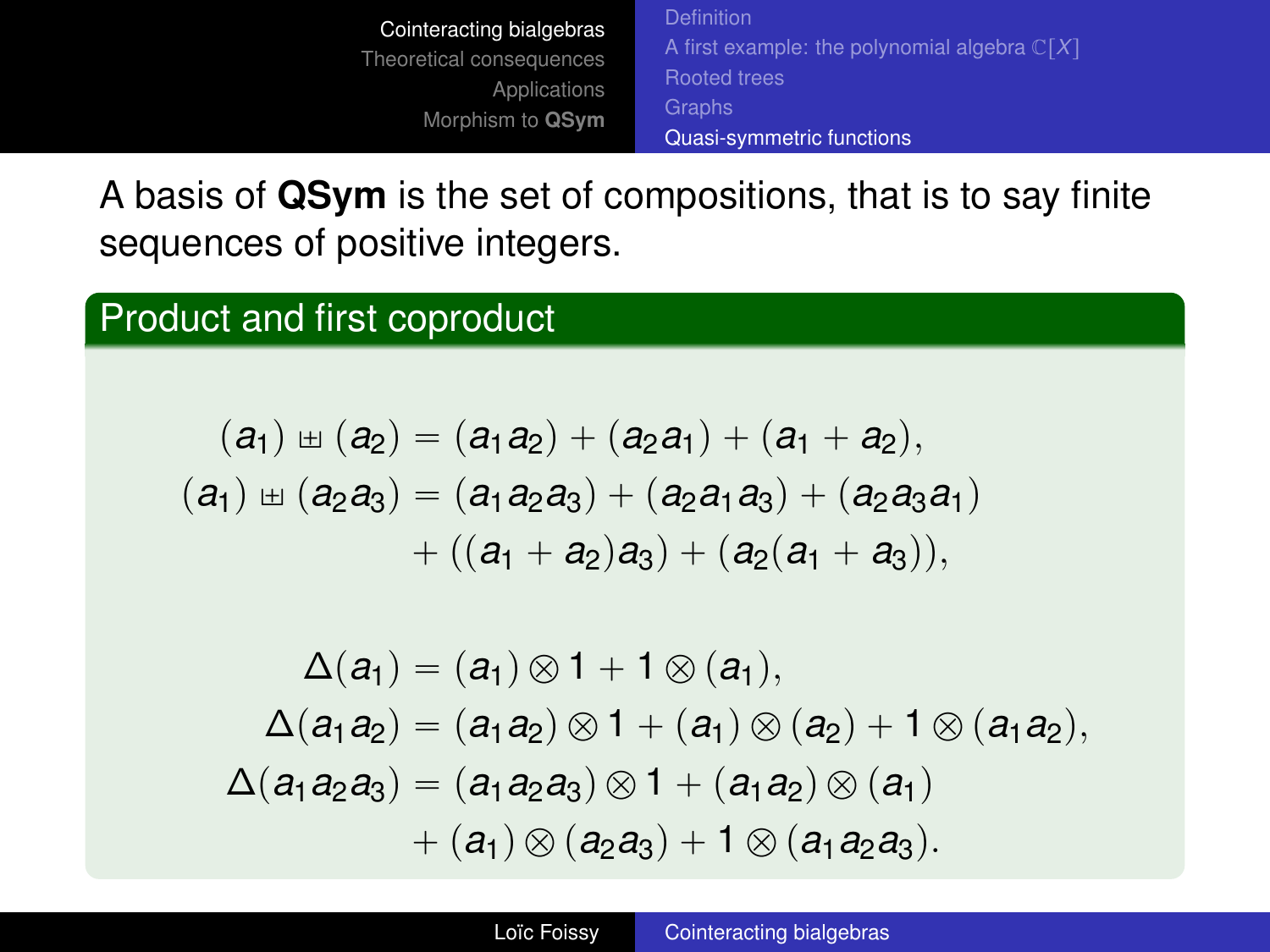[Cointeracting bialgebras](#page-1-0) [Theoretical consequences](#page-19-0) [Applications](#page-35-0) [Morphism to](#page-38-0) **QSym** [A first example: the polynomial algebra](#page-4-0)  $\mathbb{C}[X]$ [Rooted trees](#page-8-0) [Quasi-symmetric functions](#page-15-0)

## Second coproduct

$$
\delta(a_1) = (a_1) \otimes (a_1),
$$
  
\n
$$
\delta(a_1 a_2) = (a_1 a_2) \otimes (a_1) \pm (a_2) + (a_1 + a_2) \otimes (a_1 a_2),
$$
  
\n
$$
\delta(a_1 a_2 a_3) = (a_1 a_2 a_3) \otimes (a_1) \pm (a_2) \pm (a_3)
$$
  
\n
$$
+ ((a_1 + a_2) a_3) \otimes (a_1 a_2) \pm (a_3)
$$
  
\n
$$
+ (a_1 (a_2 + a_3)) \otimes (a_1) \pm (a_2 a_3)
$$
  
\n
$$
+ (a_1 + a_2 + a_3) \otimes (a_1 a_2 a_3).
$$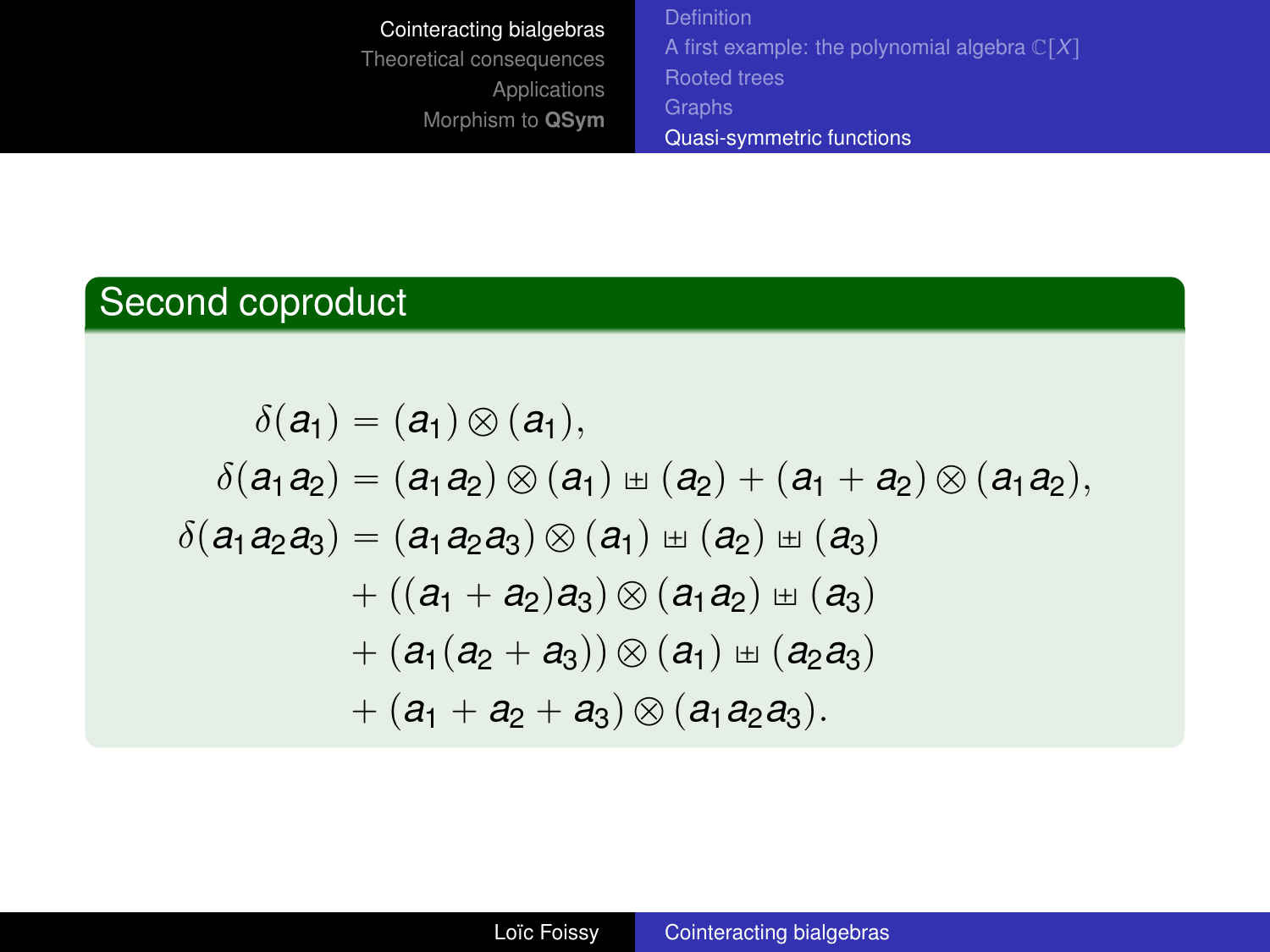| Cointeracting bialgebras | <b>Definition</b>                                       |
|--------------------------|---------------------------------------------------------|
| Theoretical consequences | A first example: the polynomial algebra $\mathbb{C}[X]$ |
| Applications             | <b>Rooted trees</b>                                     |
| Morphism to QSym         | <b>Graphs</b>                                           |
|                          | Quasi-symmetric functions                               |

Counit of  $\delta$ :

$$
\varepsilon'(a_1,\ldots,a_k)=\begin{cases}1 \text{ if } k\leqslant 1,\\ 0 \text{ otherwise.}\end{cases}
$$

This character of **QSym** appears in Aguiar, Bergeron and Sottile's theorem:

## Aguiar, Bergeron, Sottile, 2003

 $((\mathbf{QSym}, \pm, \Delta), \varepsilon')$  is the terminal object in the category of pairs  $(A, \zeta)$  where *A* is a graded, connected Hopf algebra and  $\zeta$  is a character of *A*.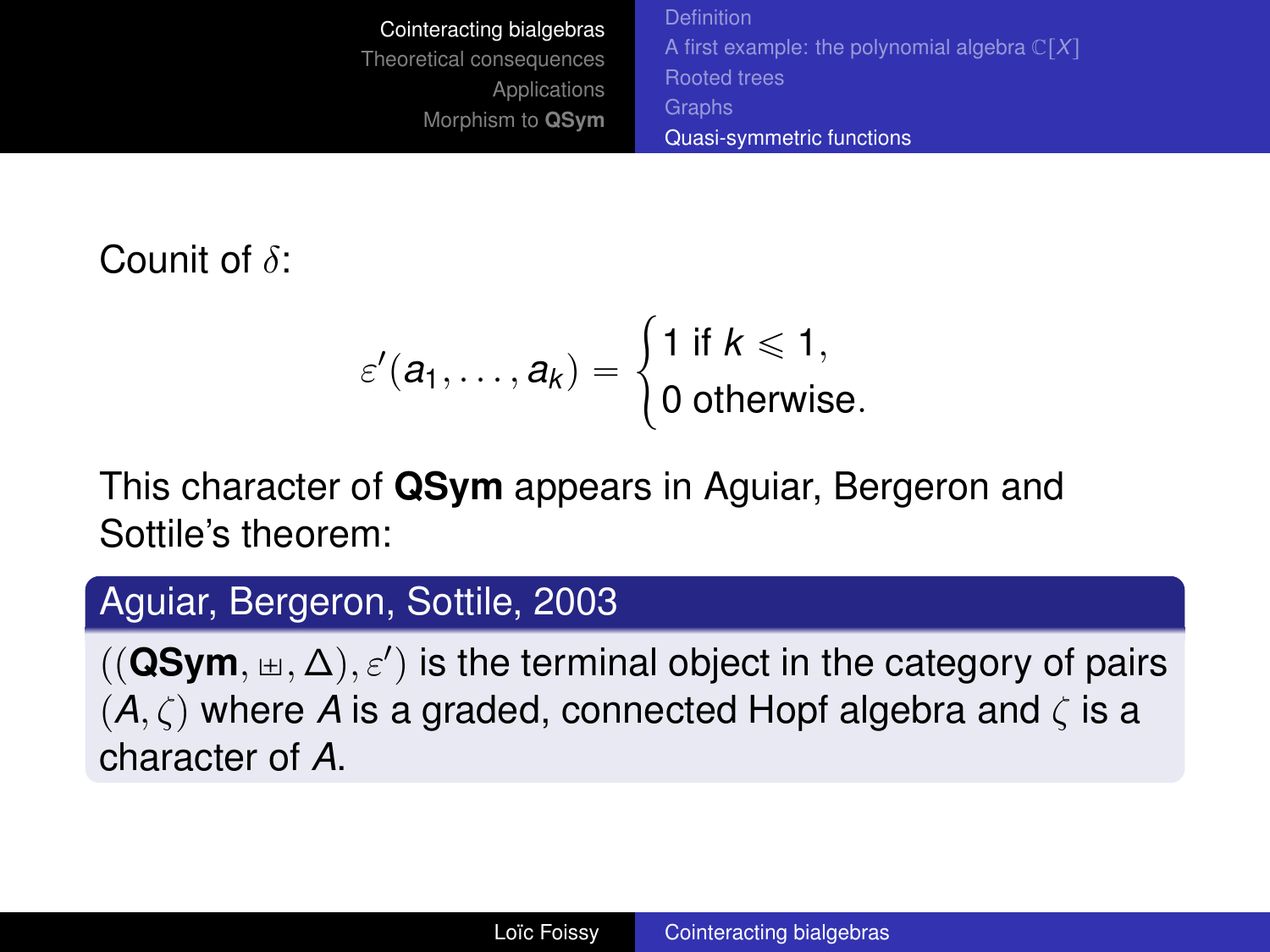| Cointeracting bialgebras<br>Theoretical consequences<br><b>Applications</b><br>Morphism to QSym | <b>Definition</b><br>A first example: the polynomial algebra $\mathbb{C}[X]$<br><b>Rooted trees</b><br>Graphs<br>Quasi-symmetric functions |
|-------------------------------------------------------------------------------------------------|--------------------------------------------------------------------------------------------------------------------------------------------|
|-------------------------------------------------------------------------------------------------|--------------------------------------------------------------------------------------------------------------------------------------------|

## **Questions**

- Theoretical consequences?
- Examples and applications?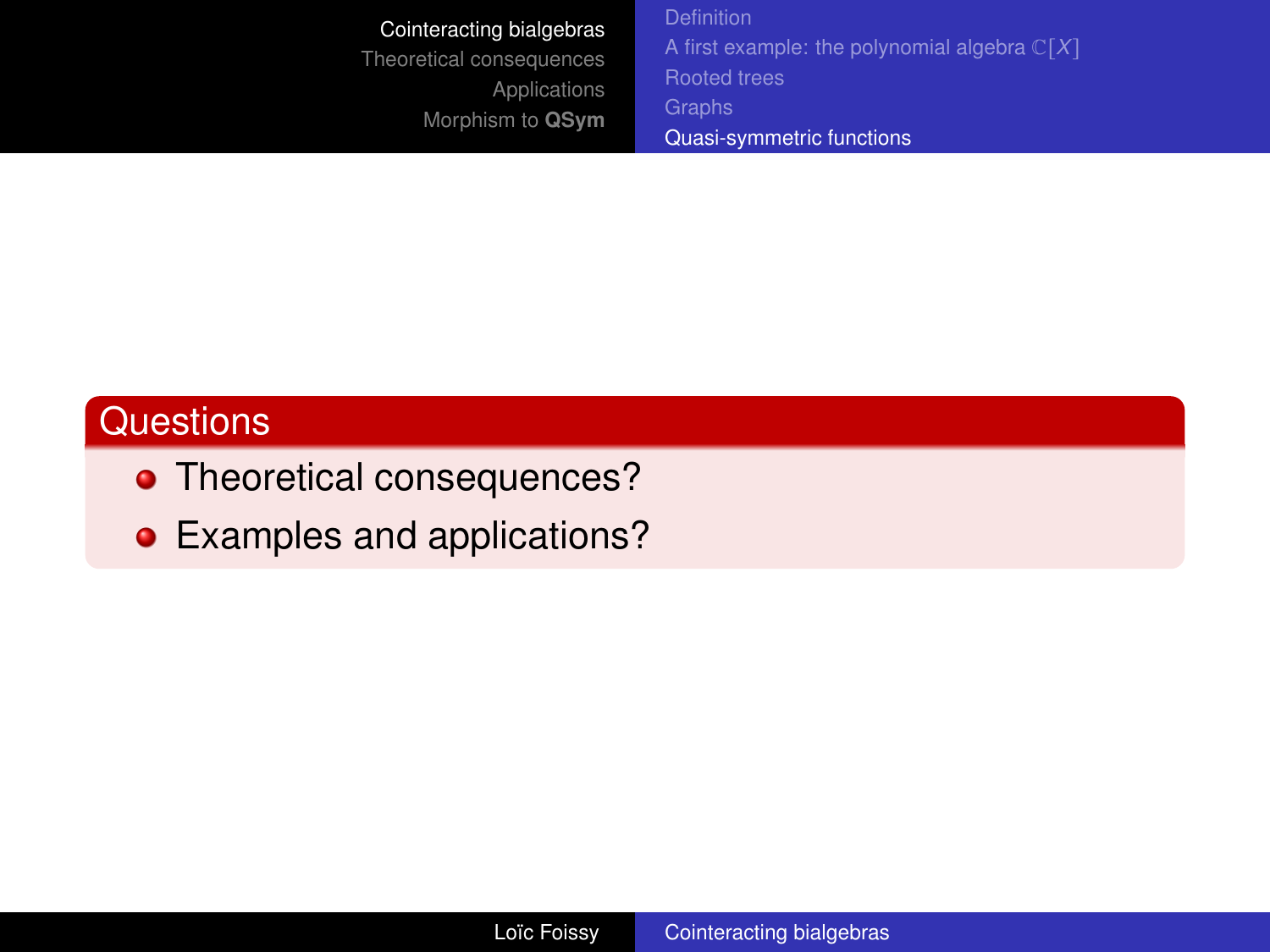[Actions and morphisms](#page-19-0) [Antipode](#page-31-0)

<span id="page-19-0"></span>We consider a double bialgebra  $(A, m, \Delta, \delta)$ .

## Proposition

Let *B* be a bialgebra and let  $E_{A\rightarrow B}$  be the set of bialgebra morphisms from *A* to *B*. The monoid of characters *M<sup>A</sup>* of  $(A, m, \delta)$  acts on  $E_{A\rightarrow B}$ :

$$
\phi \leftarrow \lambda = (\phi \otimes \lambda) \circ \delta.
$$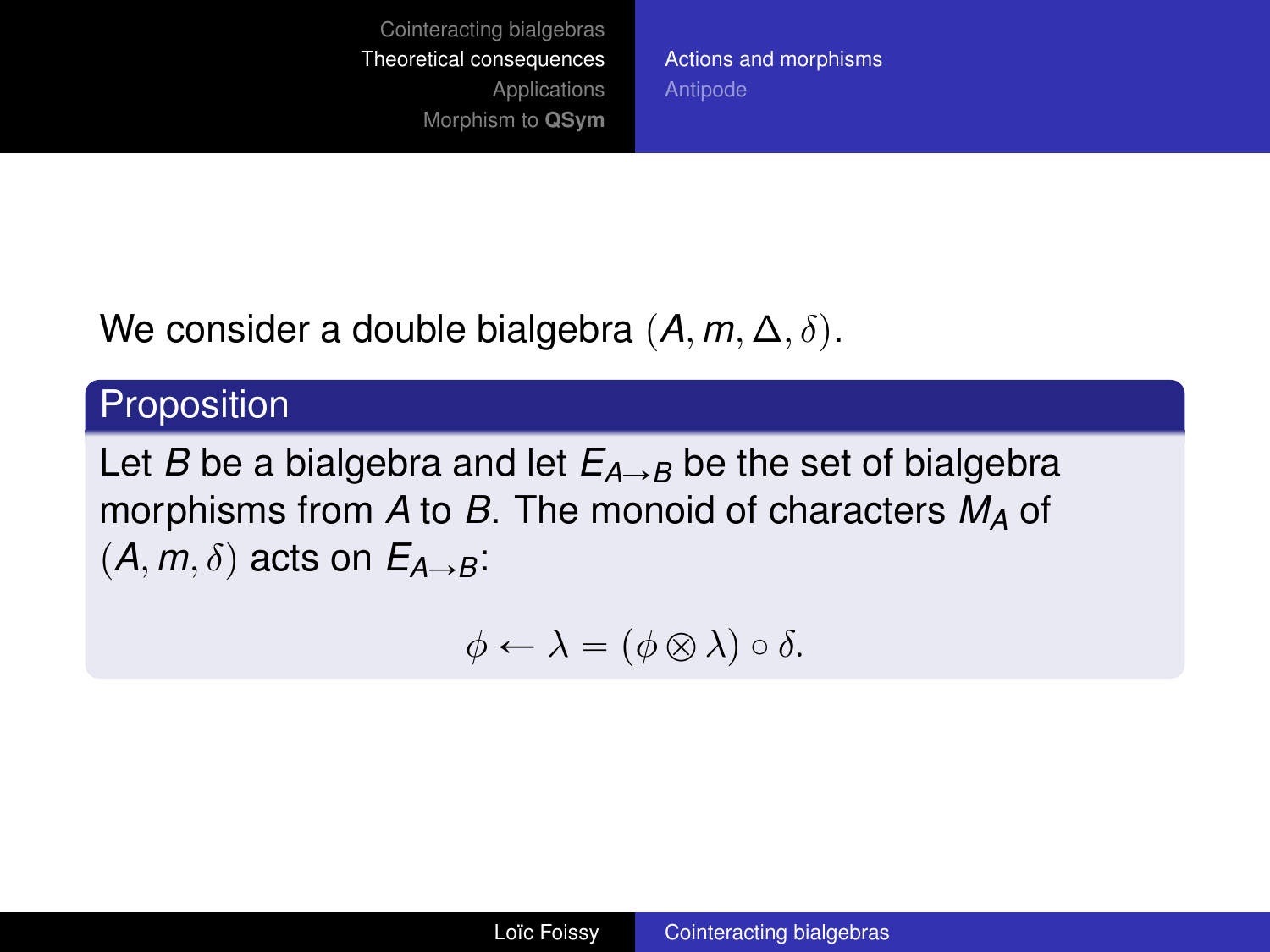[Actions and morphisms](#page-19-0) [Antipode](#page-31-0)

## If  $(A, \Delta)$  is a connected coalgebra:

#### Theorem

- **1** There exists a unique  $\phi_1 : A \longrightarrow \mathbb{C}[X]$ , compatible with both bialgebraic structures.
- 2 The following maps are bijections, inverse one from the other:

$$
\left\{\begin{array}{ccc}\nM_A & \longrightarrow & E_{A \to \mathbb{C}[X]} \\
\lambda & \longrightarrow & \phi_1 \leftarrow \lambda, \\
\end{array}\right\}\n\left\{\n\begin{array}{ccc}\nE_{A \to \mathbb{C}[X]} & \longrightarrow & M_A \\
\phi & \longrightarrow & \varepsilon' \circ \phi \\
\qquad & = \phi(\cdot)(1).\n\end{array}\n\right.
$$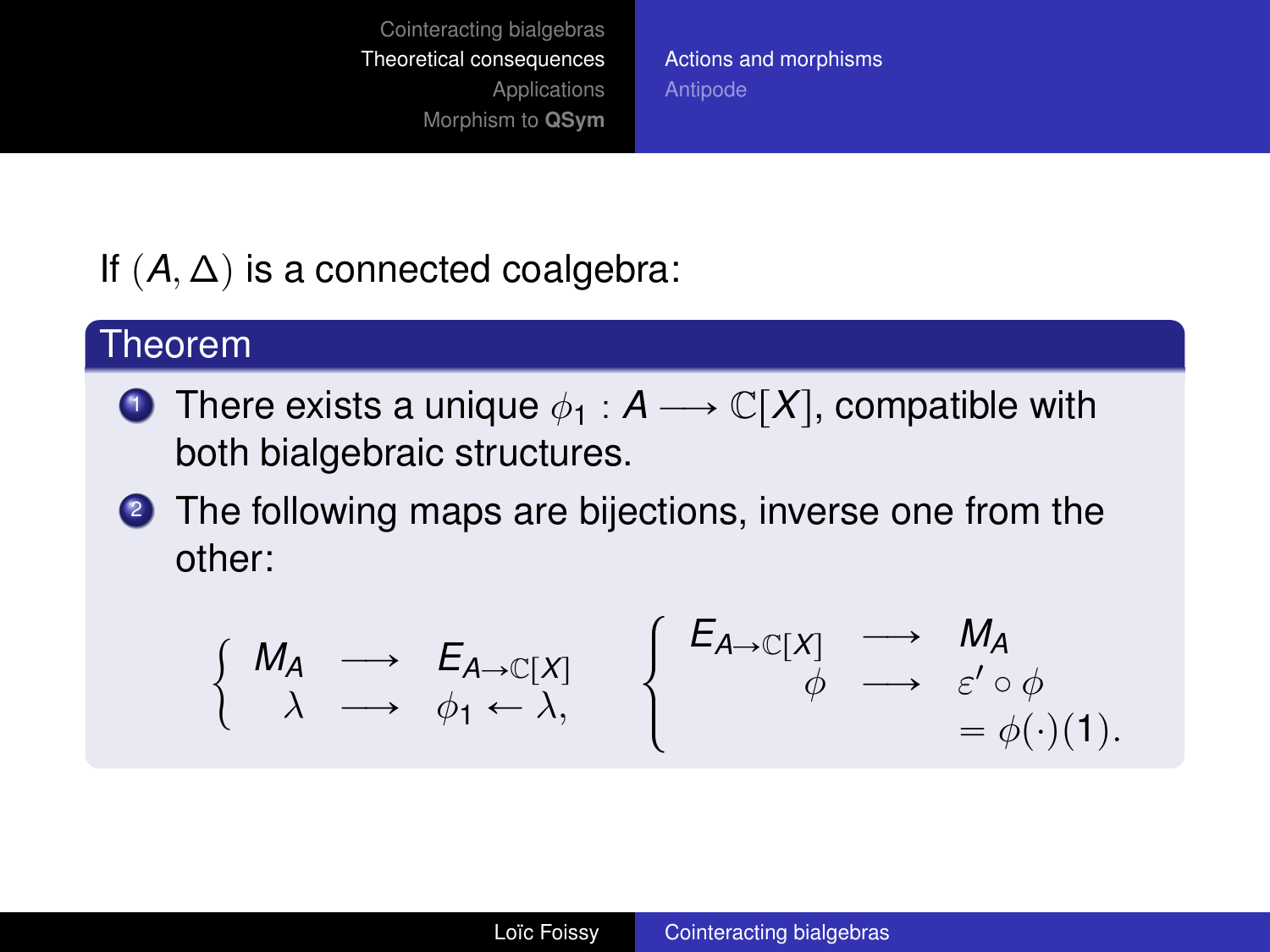[Cointeracting bialgebras](#page-1-0) [Theoretical consequences](#page-19-0) [Applications](#page-35-0) [Morphism to](#page-38-0) **QSym** [Actions and morphisms](#page-19-0) [Antipode](#page-31-0)

Let us apply this result on the double bialgebra of forests. As  $\cdot$  is primitive,  $\phi_1(\cdot)$  is primitive, so  $\phi_1(\cdot) = \lambda X$ . As  $\phi_1(\bullet)(1) = \varepsilon'(\bullet) = 1, \, \phi_1(\bullet) = X.$ 

$$
\Delta(\mathbf{I}) = \mathbf{I} \otimes \mathbf{1} + \mathbf{1} \otimes \mathbf{I} + \mathbf{1} \otimes \mathbf{1},
$$

$$
\Delta(\phi_1(\mathbf{I})) = \phi_1(\mathbf{I}) \otimes \mathbf{1} + \mathbf{1} \otimes \phi_1(\mathbf{I}) + X \otimes X,
$$

so 
$$
\phi_1(\mathbf{l}) = \frac{X^2}{2} + \lambda X
$$
. As  $\phi_1(\mathbf{l})(1) = \varepsilon'(\mathbf{l}) = 0$ , we obtain  
\n
$$
\lambda = -\frac{1}{2}.
$$
\n
$$
\phi_1(\mathbf{l}) = \frac{X(X-1)}{2}.
$$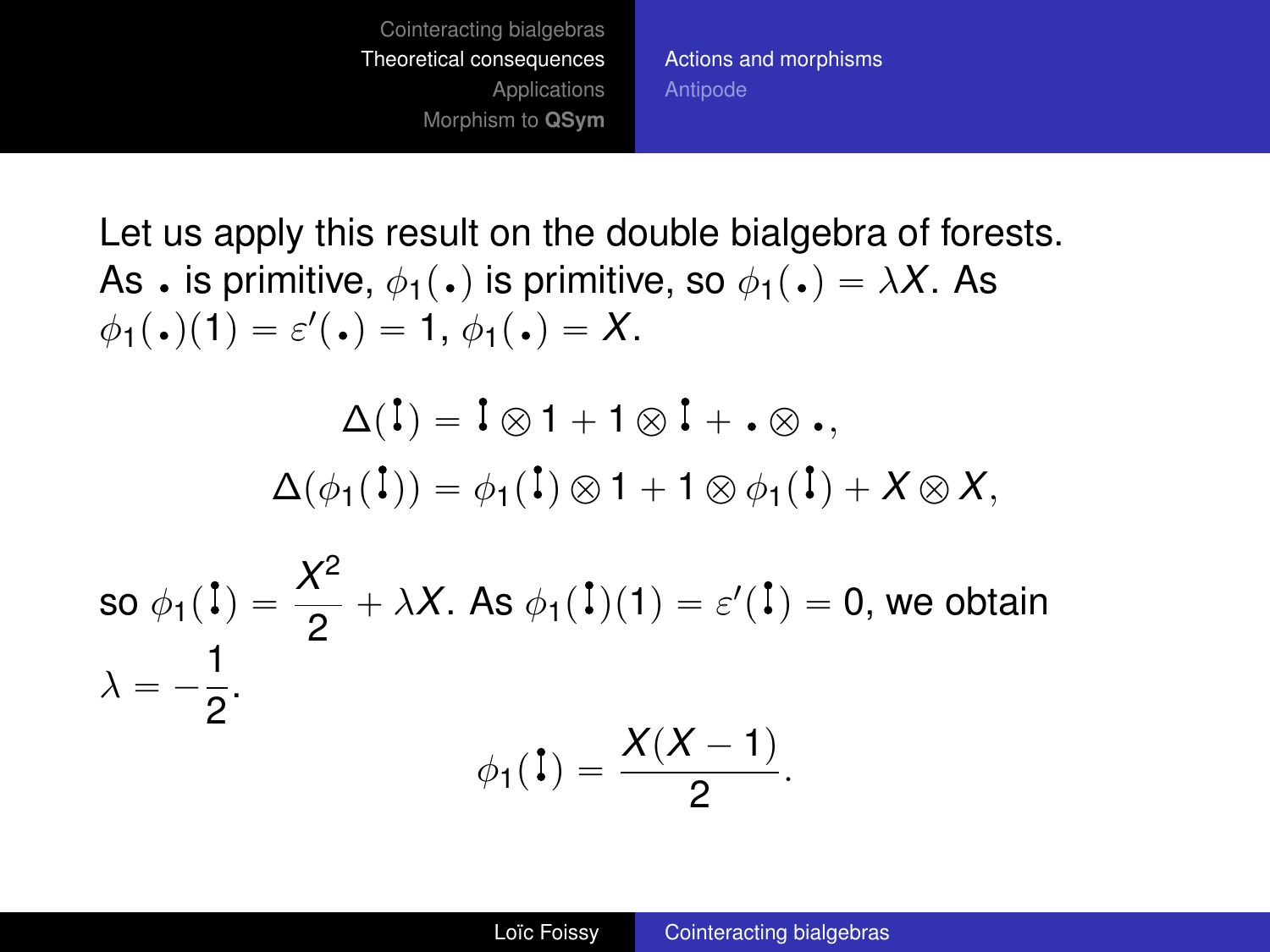[Actions and morphisms](#page-19-0)

$$
\Delta(\vec{l}) = \vec{l} \otimes 1 + 1 \otimes \vec{l} + \vec{l} \otimes \cdot + \cdot \otimes \vec{l},
$$
  

$$
\Delta(\phi_1(\vec{l})) = \phi_1(\vec{l}) \otimes 1 + 1 \otimes \phi_1(\vec{l}) + \frac{1}{2}(X^2 \otimes X + X \otimes X^2) - X \otimes X,
$$

so 
$$
\phi_1(\vec{l}) = \frac{X^3}{6} - \frac{X^2}{2} + \lambda X
$$
. As  $\phi_1(\vec{l})(1) = \varepsilon'(\vec{l}) = 0$ ,  $\lambda = \frac{1}{3}$ .  

$$
\phi_1(\vec{l}) = \frac{X(X-1)(X-2)}{6}
$$
.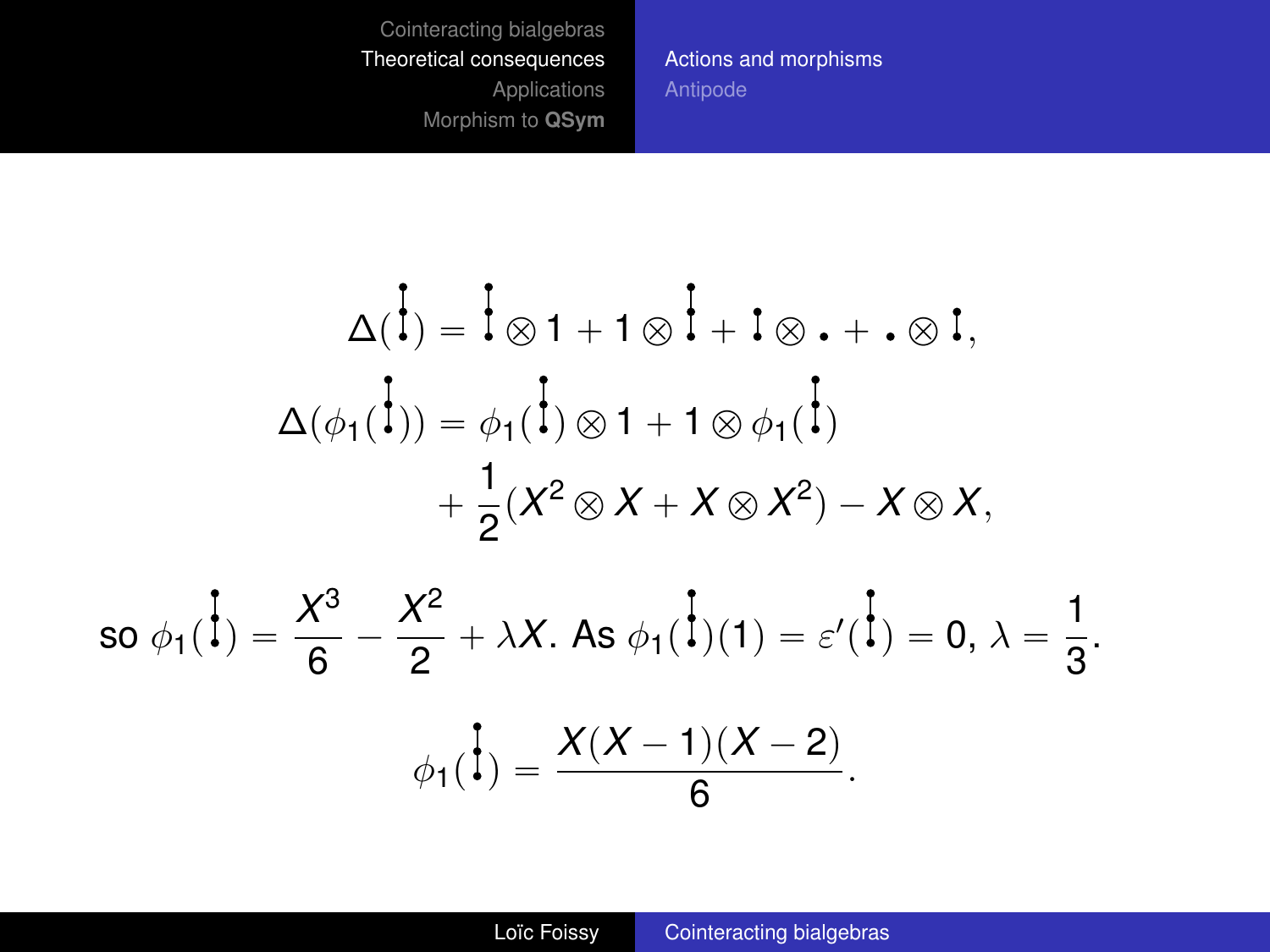[Actions and morphisms](#page-19-0)

$$
\Delta(\mathbf{V}) = \mathbf{V} \otimes 1 + 1 \otimes \mathbf{V} + 2\mathbf{I} \otimes \mathbf{v} + \mathbf{v} \otimes \mathbf{v},
$$
  
\n
$$
\Delta(\phi_1(\mathbf{V})) = \phi_1(\mathbf{V}) \otimes 1 + 1 \otimes \phi_1(\mathbf{V})
$$
  
\n
$$
+ X^2 \otimes X + X \otimes X^2 - X \otimes X,
$$
  
\nso  $\phi_1(\mathbf{V}) = \frac{X^3}{3} - \frac{X^2}{2} + \lambda X.$  As  $\phi_1(\mathbf{V})(1) = \varepsilon'(\mathbf{V}) = 0,$   
\n
$$
\lambda = \frac{1}{6}.
$$
  
\n
$$
\phi_1(\mathbf{V}) = \frac{X(X-1)(2X-1)}{6}.
$$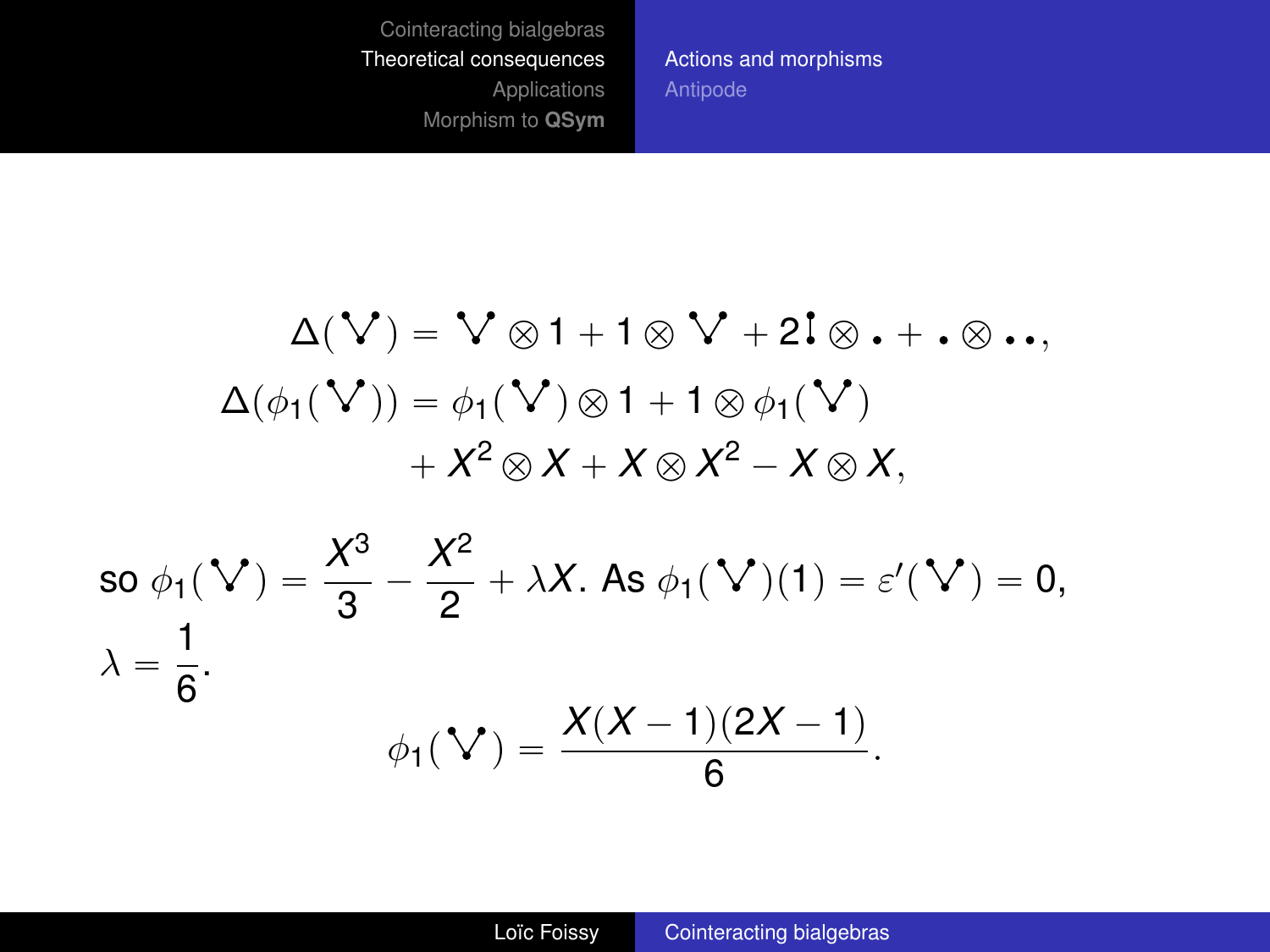[Actions and morphisms](#page-19-0) [Antipode](#page-31-0)

## Proposition

For any  $a \in A$ , with  $\varepsilon(a) = 0$ :

$$
\phi_1(a)=\sum_{n=1}^\infty \varepsilon'^{\otimes n}\circ \tilde{\Delta}^{(n-1)}(a)\frac{X(X-1)\dots(X-n+1)}{n!}.
$$

Here,  $\tilde{\Delta}$  is the reduced coproduct:

$$
\tilde{\Delta}(a)=\Delta(a)-a\mathop{\otimes} 1-1\mathop{\otimes} a,
$$

and  $\tilde{\Delta}^{(n-1)}$  is defined by

$$
\tilde{\Delta}^{(n-1)} = \begin{cases} \text{Id}_A \text{ if } n = 1, \\ (\tilde{\Delta}^{(n-2)} \otimes \text{Id}_A) \circ \tilde{\Delta} \text{ otherwise.} \end{cases}
$$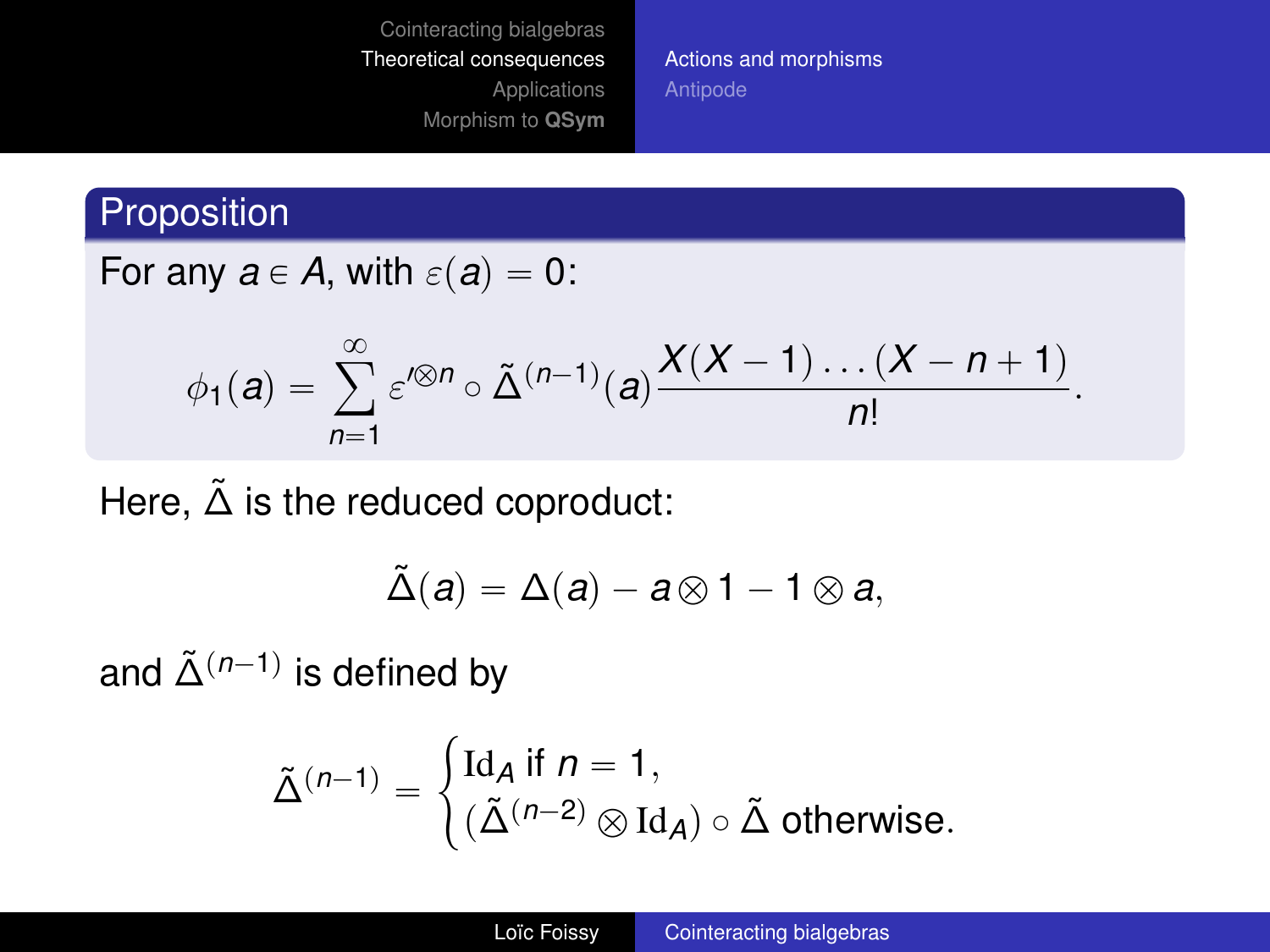[Actions and morphisms](#page-19-0) [Antipode](#page-31-0)

Let  $F$  be a forest with  $k$  vertices, indexed by  $[k]$ . We associate to *F* a polytope of dimension *k*:

$$
pol(F) = \{ (x_1,\ldots,x_k) \in [0,1]^k \mid i \leq h \} \Longrightarrow x_i \leq x_j \}.
$$

For any  $n \in \mathbb{N}$  :

- *e*  $e^{h}$ *F*(*n*) is the number of integral points of  $(n 1)$ *.pol*(*F*).
- $ehr_F^{str}(n)$  is the number of integral points in the interior of  $(n + 1)$ *pol* $(F)$ .

This defines two polynomials  $ehr_F(X)$  and  $ehr_F^{\text{str}}(X)$ , the Ehrhart and the strict Ehrhart polynomials attached to *F*.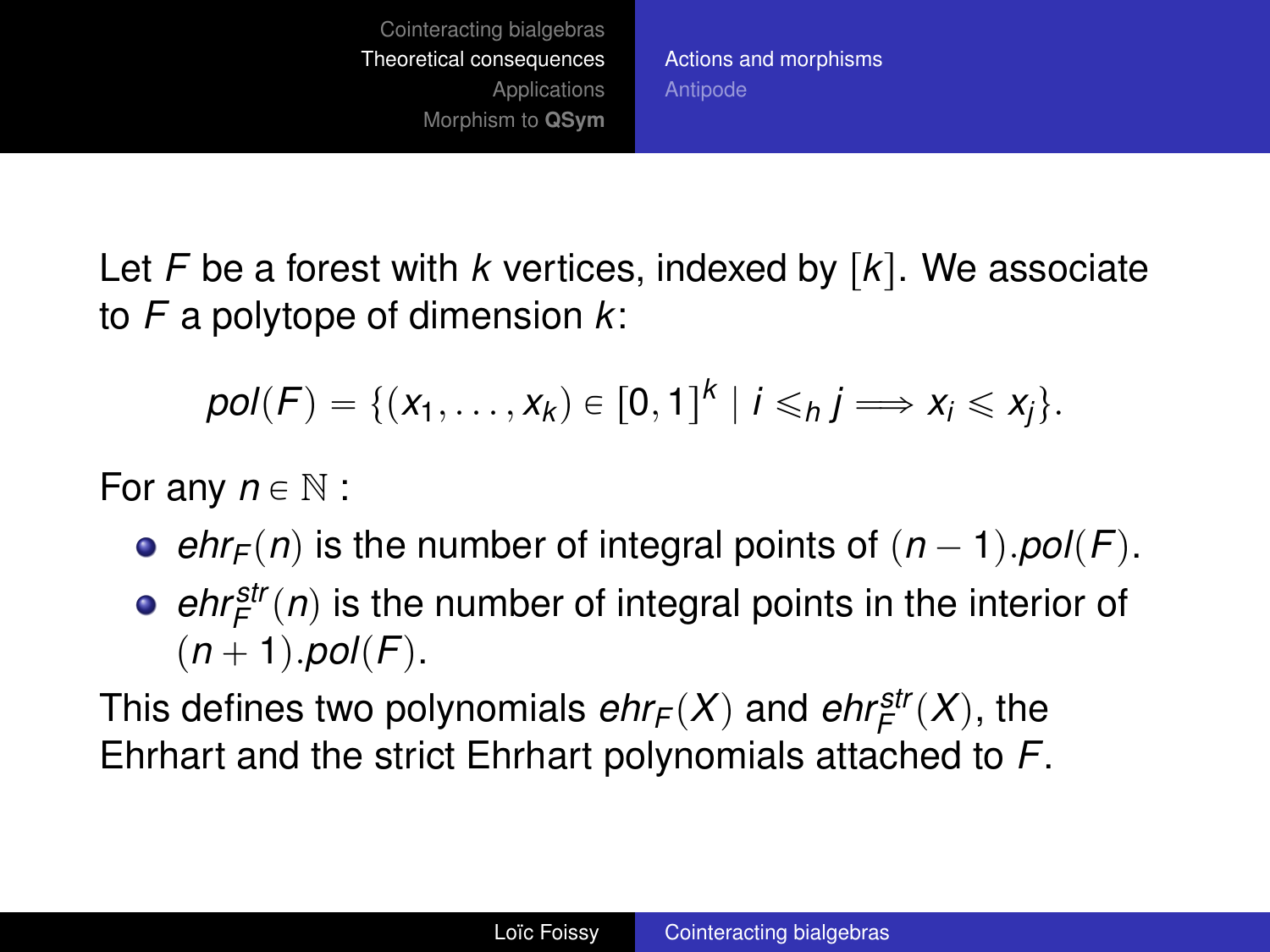[Actions and morphisms](#page-19-0)

## Example 1

For  $F = \frac{1}{1}$ :

$$
pol(F) = \{ (x, y, z) \in \mathbb{R}^3 \mid 0 \le x \le y \le z \le 1 \},
$$
  
\n
$$
ehr_F(n) = \sharp \{ (x, y, z) \in \mathbb{N}^3 \mid 0 \le x \le y \le z \le n - 1 \}
$$
  
\n
$$
= \frac{n(n + 1)(n + 2)}{6},
$$
  
\n
$$
ehr_F^{str}(n) = \sharp \{ (x, y, z) \in \mathbb{N}^3 \mid 0 < x < y < z < n + 1 \}
$$
  
\n
$$
= \frac{n(n - 1)(n - 2)}{6}.
$$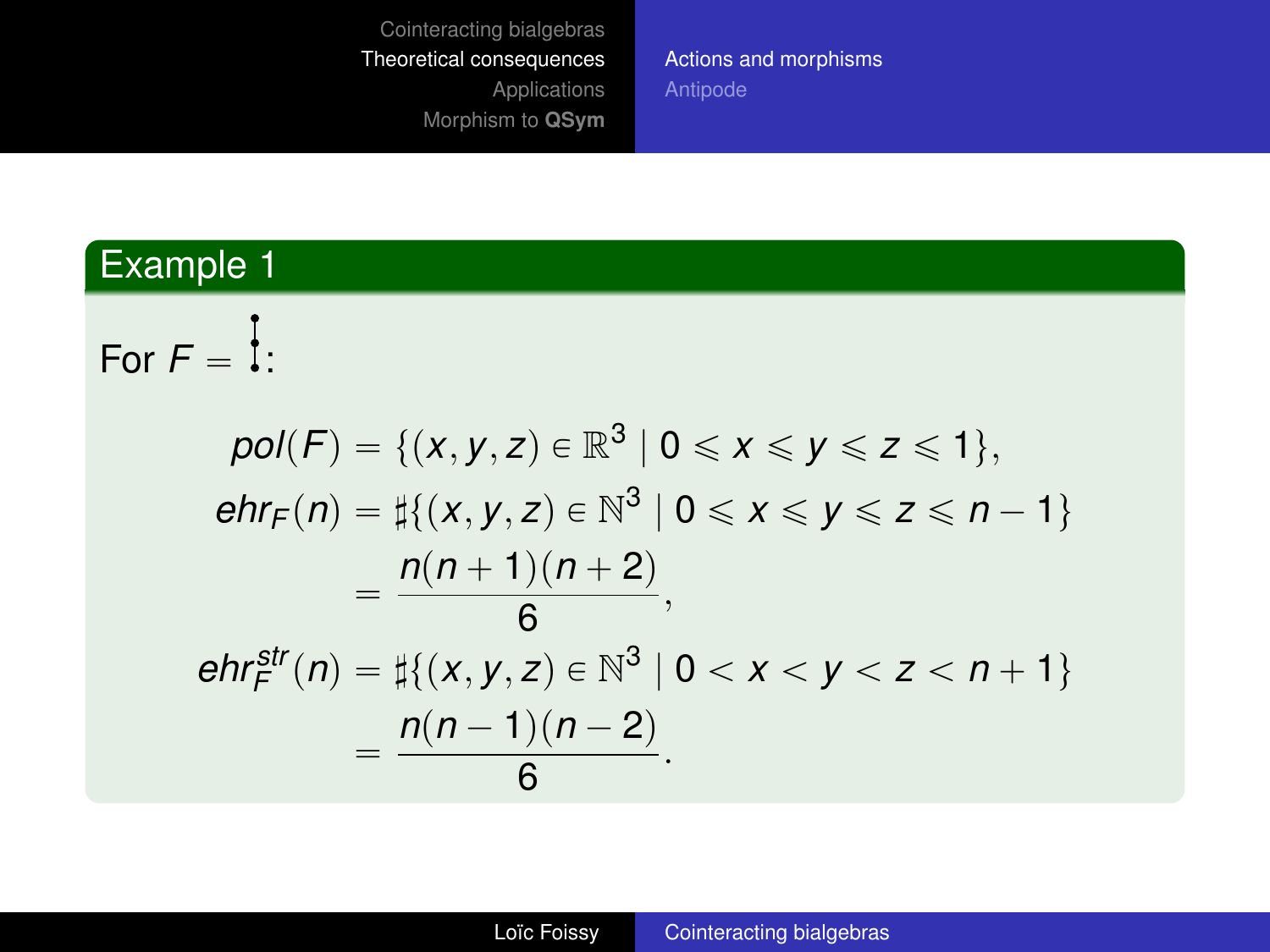[Actions and morphisms](#page-19-0)

#### Example 2

For  $F = V$  :

$$
pol(F) = \{(x, y, z) \in \mathbb{R}^3 \mid 0 \le x \le y, z \le 1\},
$$
  
\n
$$
ehr_F(n) = \sharp\{(x, y, z) \in \mathbb{N}^3 \mid 0 \le x \le y, z \le n - 1\}
$$
  
\n
$$
= 1^2 + \dots + n^2
$$
  
\n
$$
= \frac{n(n + 1)(2n + 1)}{6},
$$
  
\n
$$
ehr_F^{str}(n) = \sharp\{(x, y, z) \in \mathbb{N}^3 \mid 0 < x < y \ne z < n + 1\}
$$
  
\n
$$
= \frac{n(n - 1)(2n - 1)}{6}.
$$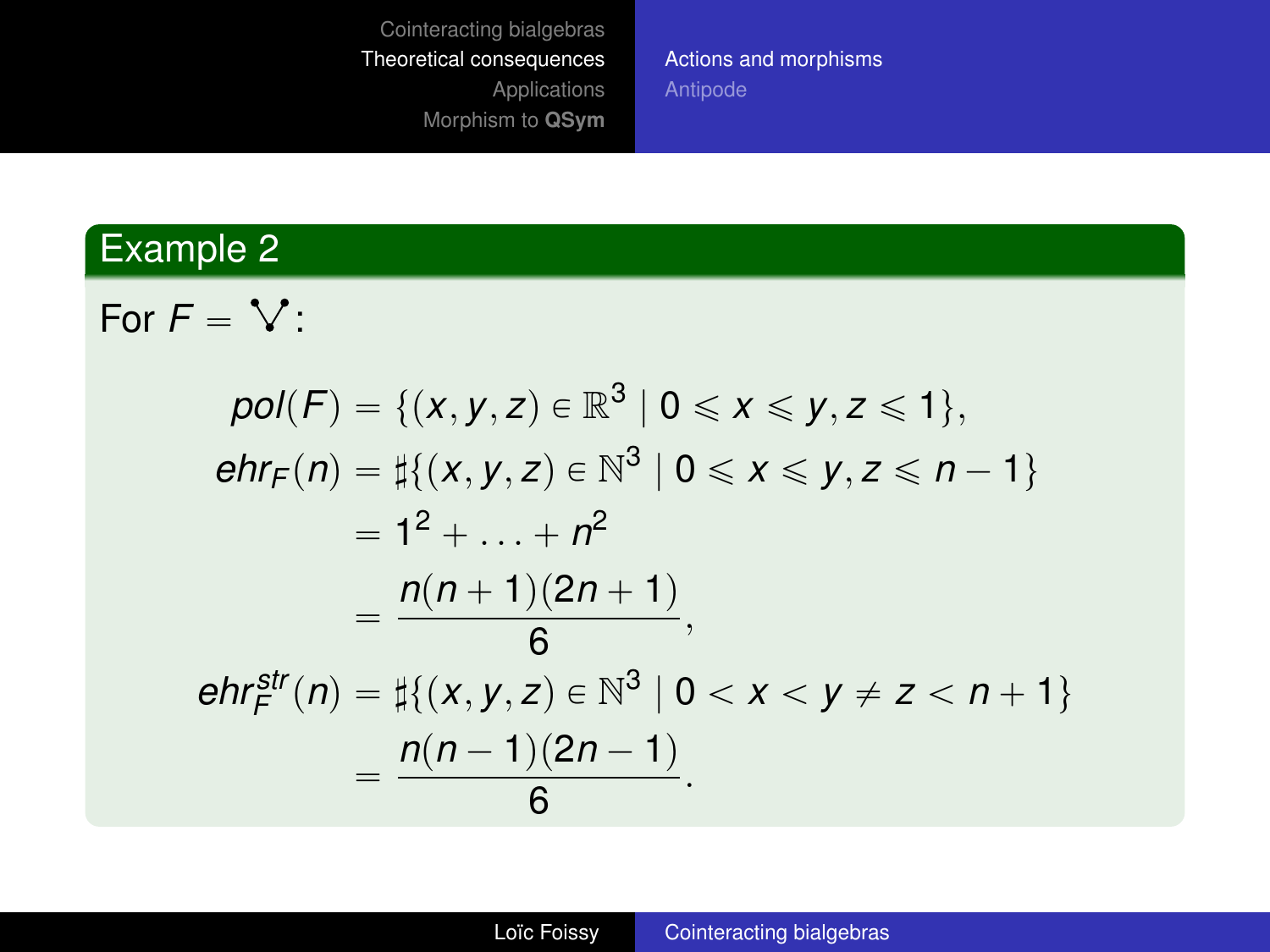[Actions and morphisms](#page-19-0) [Antipode](#page-31-0)

#### Theorem

*ehr*<sup>str</sup> :  $\mathcal{H}_{CK} \longrightarrow \mathbb{C}[X]$  is the morphism  $\phi_1$ .

Another morphism from  $\mathcal{H}_{CK}$  compatible with  $m, \Delta$  and  $\delta$  is defined by:

$$
\phi(F)=(-1)^{|F|}\text{ehr}_F(-X).
$$

Hence:

Duality principle

For any forest *F*,

$$
\textit{ehr}^{\textit{str}}_F(F) = (-1)^{|F|} \textit{ehr}_F(-X).
$$

All this can be extended to finite posets and to finite topologies.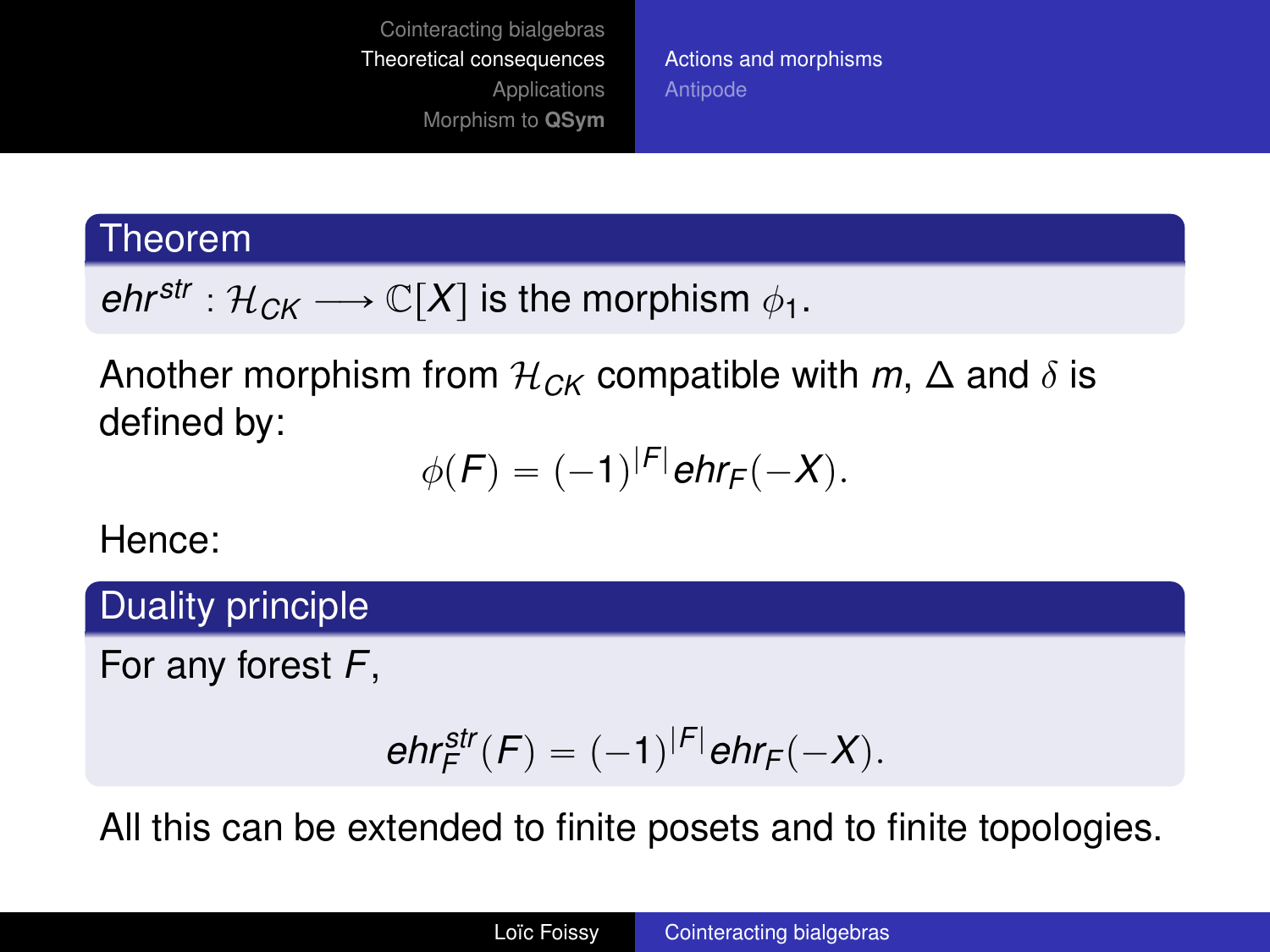[Actions and morphisms](#page-19-0) [Antipode](#page-31-0)

## Proposition

For any 
$$
a \in A
$$
, with  $\varepsilon(a) = 0$ :

$$
\phi_1(a)=\sum_{n=1}^\infty \varepsilon'^{\otimes n}\circ \tilde{\Delta}^{(n-1)}(a)\frac{X(X-1)\dots(X-n+1)}{n!}.
$$

Let *G* be a graph.

- A *n*-coloration of *G* is a map from  $V(G)$  to  $\{1, \ldots, n\}.$
- A *n*-coloration is valid if any two neighbors in *G* have different colors.
- A *n*-coloration *c* is packed if *c* is surjective.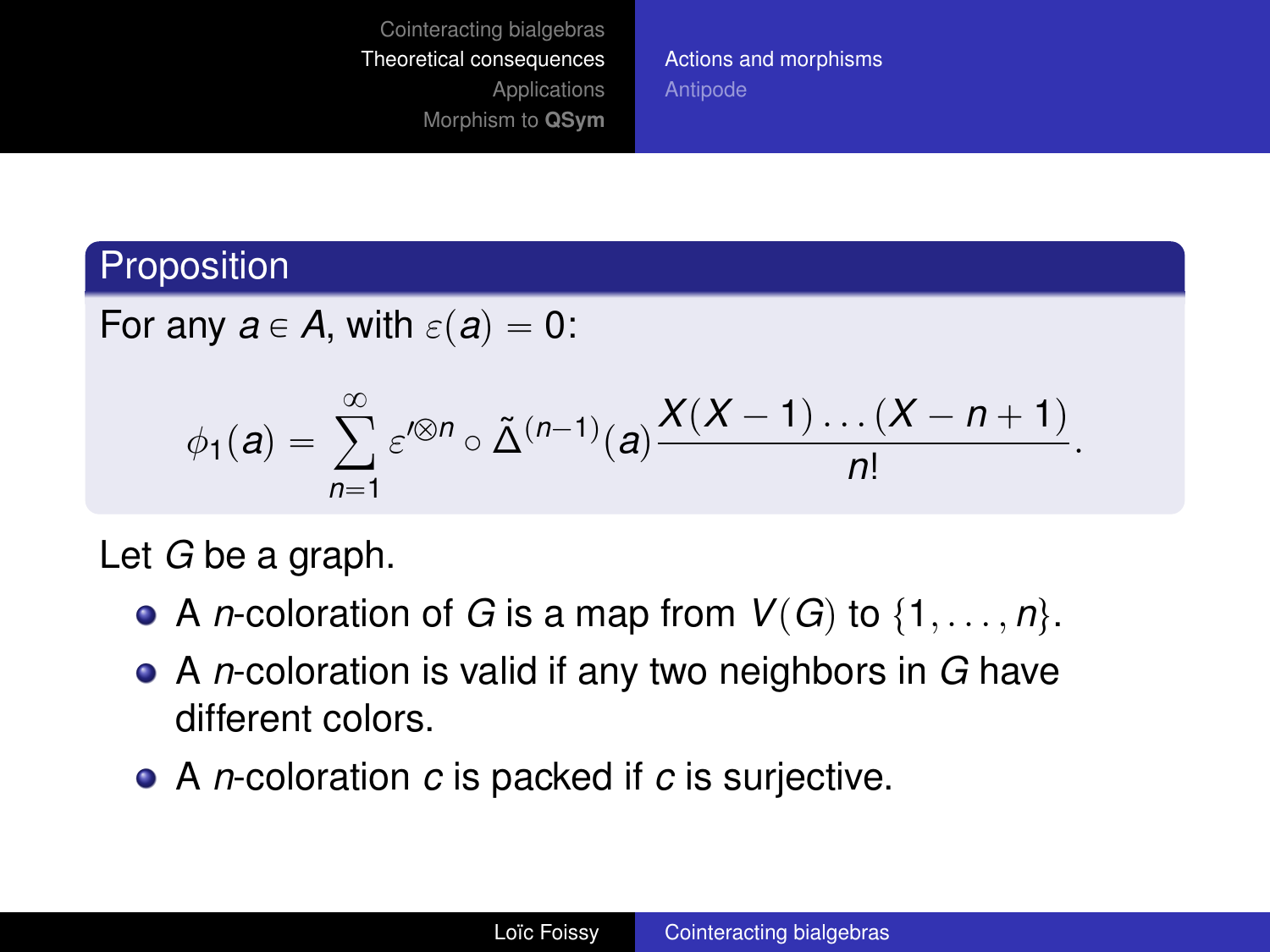[Actions and morphisms](#page-19-0) [Antipode](#page-31-0)

Let *G* be a graph. The chromatic polynomial of *G* is defined by:

 $\forall n \in \mathbb{N},$  *chr<sub>G</sub>* $(n) = \frac{1}{4}$ valid *n*-colorations of *G*.

#### Theorem

*chr* :  $\mathcal{H}_G \longrightarrow \mathbb{C}[X]$  is the morphism  $\phi_1$ .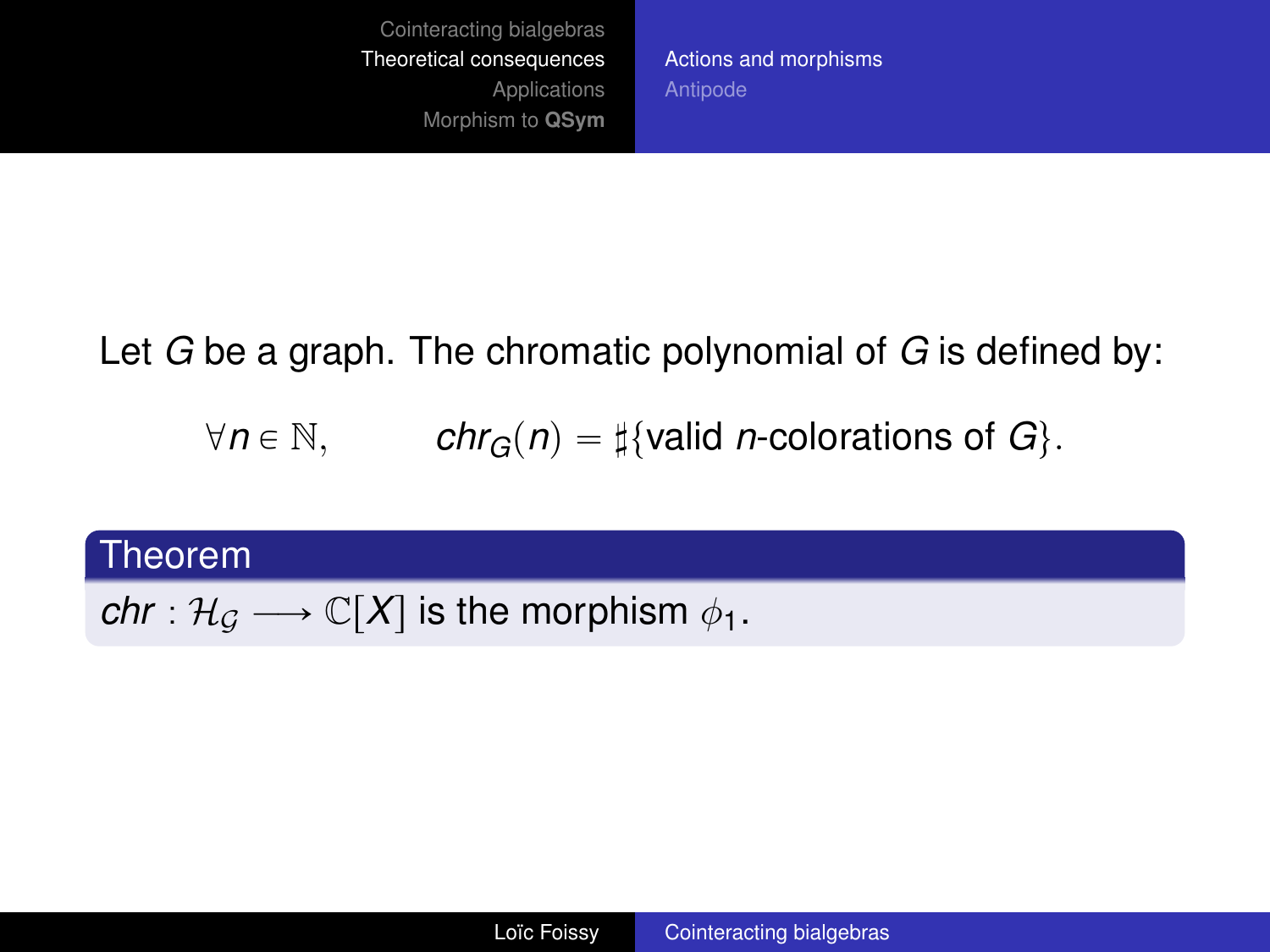[Actions and morphisms](#page-19-0) [Antipode](#page-31-0)

#### <span id="page-31-0"></span>Antipode

Let  $(A, m, \Delta, \delta)$  be a double bialgebra. We assume that the counit  $\varepsilon'$  has an inverse  $\alpha$  in the monoid of characters of  $(A, m, \Delta)$ . Then  $(A, m, \Delta)$  is a Hopf algebra, of antipode

 $S = (\alpha \otimes \text{Id}) \circ \delta.$ 

As a consequence, if  $(A, m, \Delta)$  is connected, then  $(A, m)$  is commutative.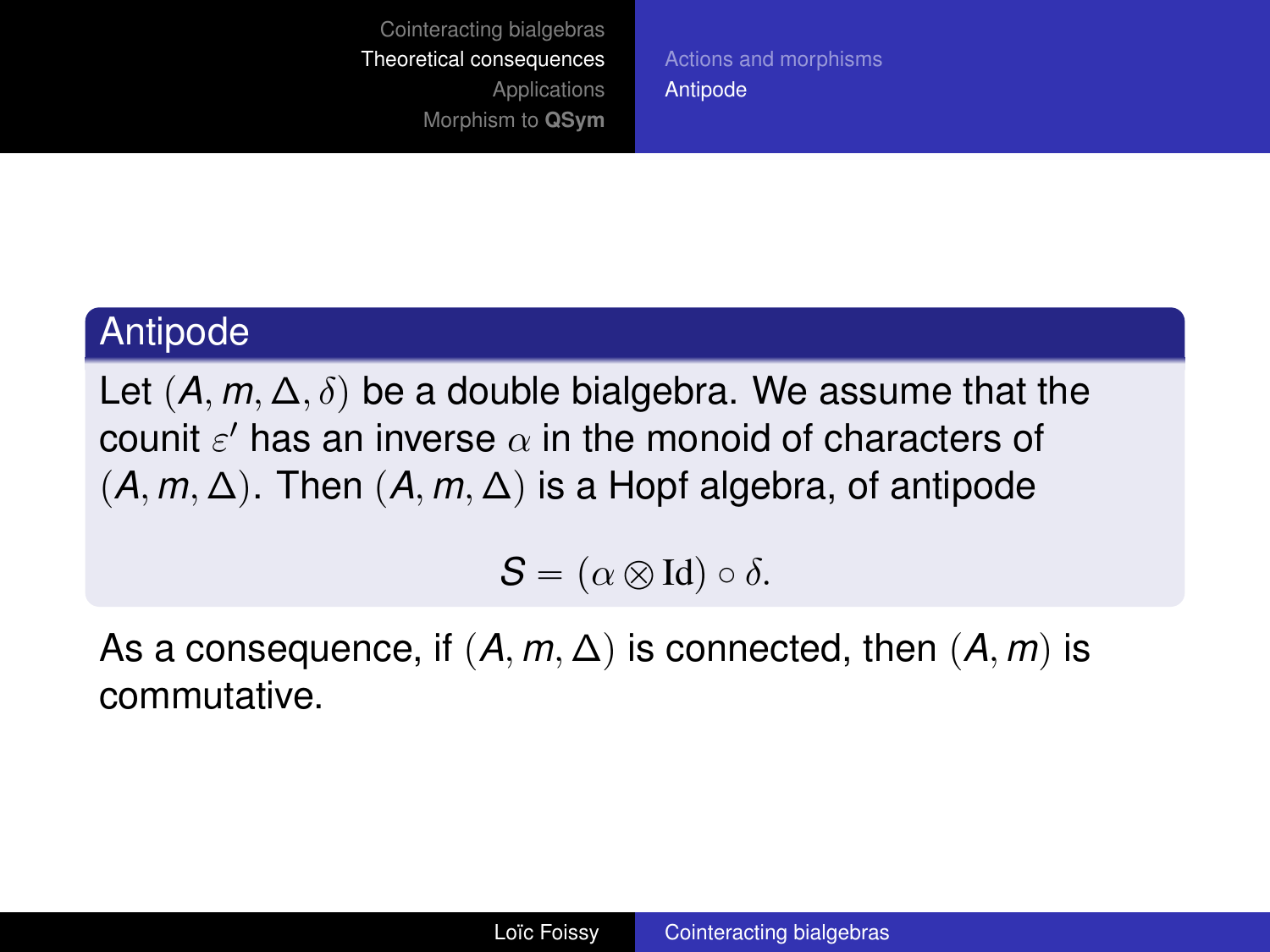[Actions and morphisms](#page-19-0) [Antipode](#page-31-0)

## Link with morphisms to  $\mathbb{C}[X]$

Let  $\phi_{1}:A\longrightarrow\mathbb{C}[X]$  be a double bialgebra morphism. Then  $\varepsilon^{\prime}$ has an inverse  $\alpha$  in the monoid of characters of  $(A, m, \Delta)$ , given by:

$$
\alpha(\mathbf{a}) = \phi_1(\mathbf{a})(-1).
$$

Moreover,  $(A, m, \Delta)$  is a Hopf algebra, and its antipode is given by:

$$
S(a) = \underbrace{(\phi_1 \otimes \text{Id}) \circ \delta(a)}_{\in \mathbb{C}[X] \otimes A} \underline{\hspace{1cm}}_{|X=-1}.
$$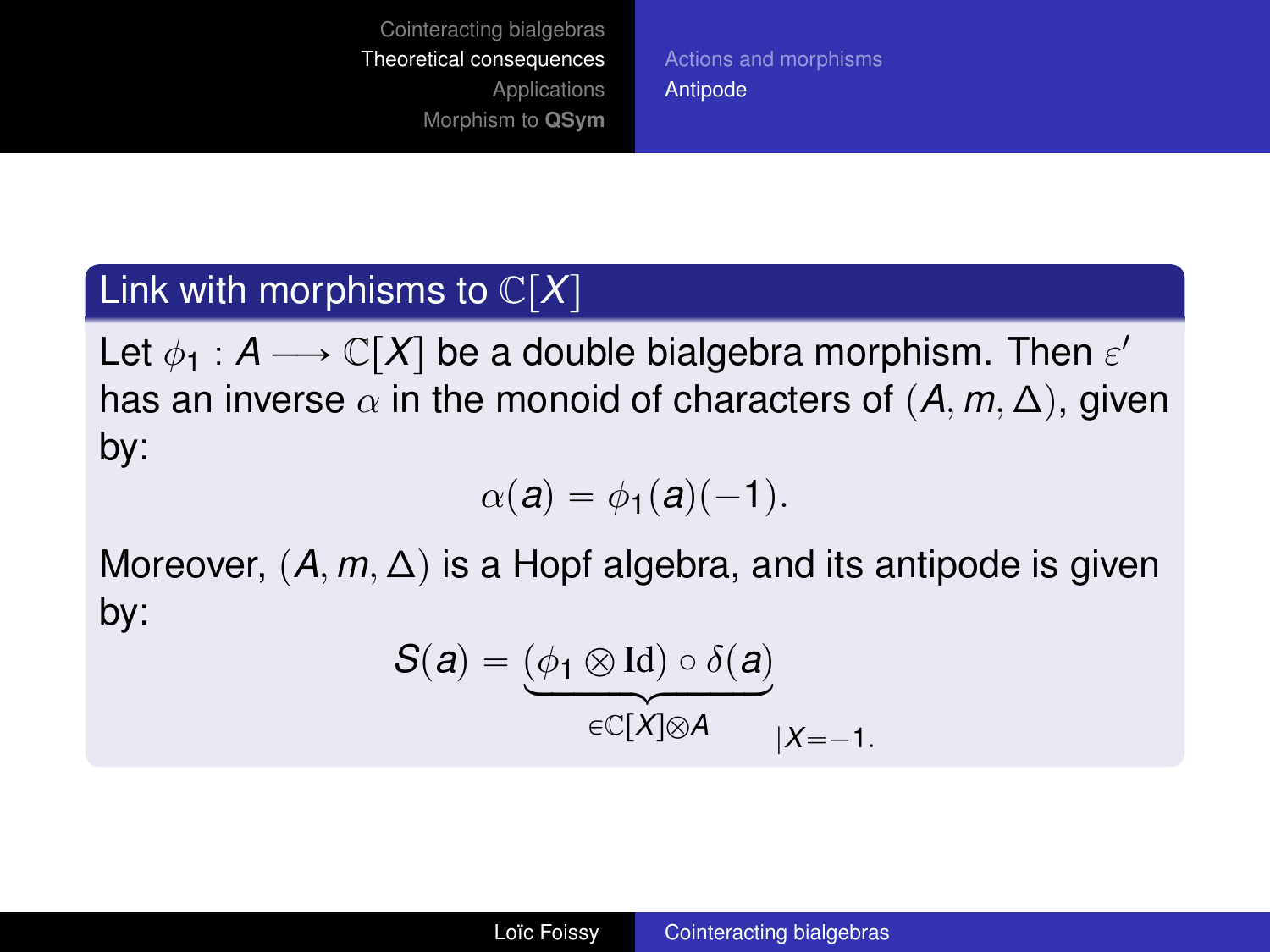[Actions and morphisms](#page-19-0) [Antipode](#page-31-0)

## Antipode of H*CK*

For any rooted forest *F*:

$$
\alpha(F) = (-1)^{|F|}, \qquad S(F) = \sum_{c \text{ cut of } F} (-1)^{|c|+lg(F)} W^c(F).
$$

We recover the formula proved by Connes and Kreimer.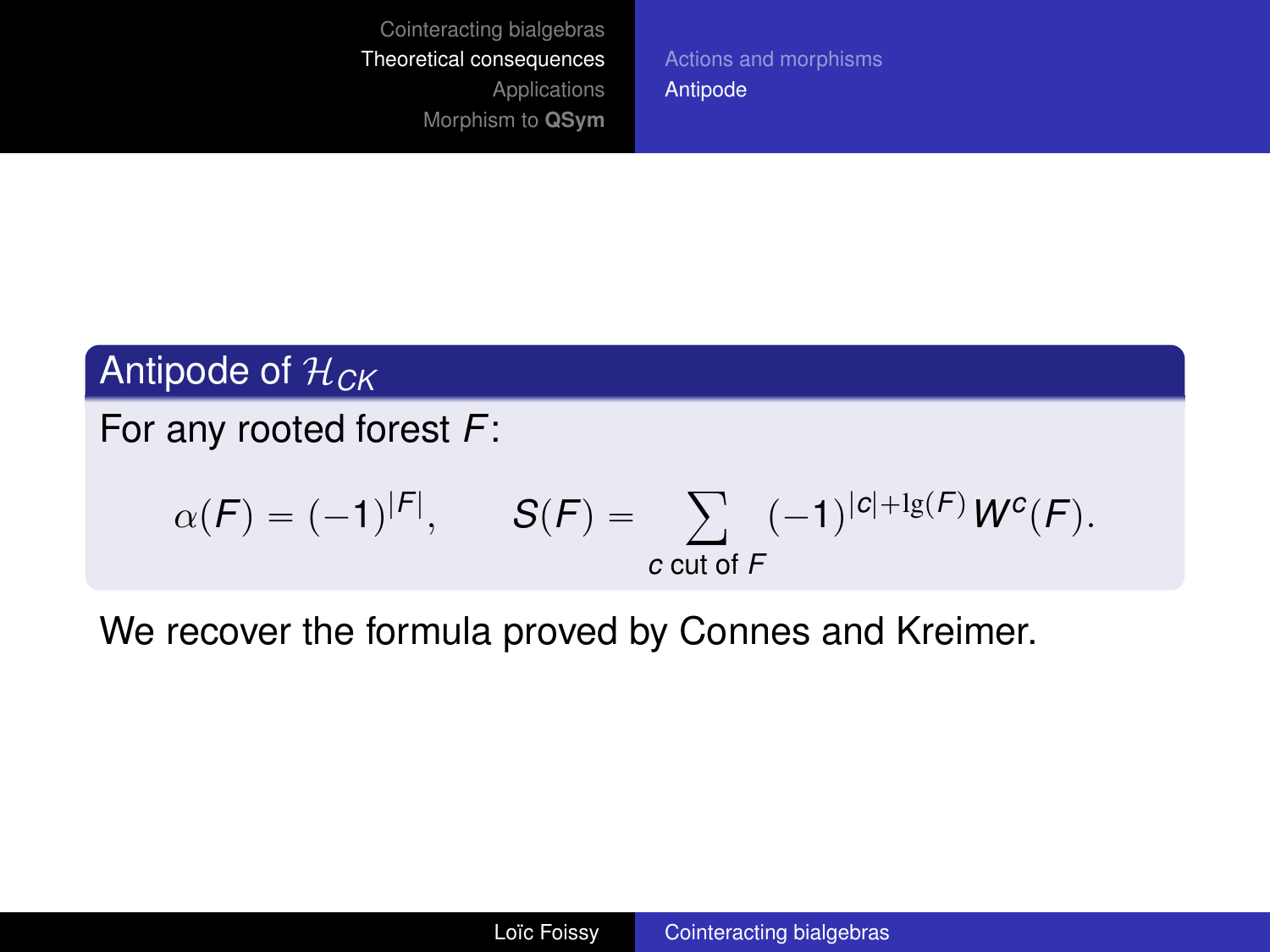[Actions and morphisms](#page-19-0) [Antipode](#page-31-0)

## Antipode of  $H_G$

 $(\mathcal{H}_G, m, \Delta)$  is a Hopf algebra. Its antipode is given by:

$$
S(G) = \sum_{\sim} P_{chr}(G/\sim) (-1)^{|G/\sim|}(G \mid \sim)
$$
  
= 
$$
\sum_{\sim}^{\sim} (-1)^{|cl(\sim)|} \sharp \{\text{acyclic orientations of } G/\sim\}(G \mid \sim).
$$

This formula was proved by Benedetti, Bergeron and Machacek in 2019 with combinatorial methods and a Möbius inversion.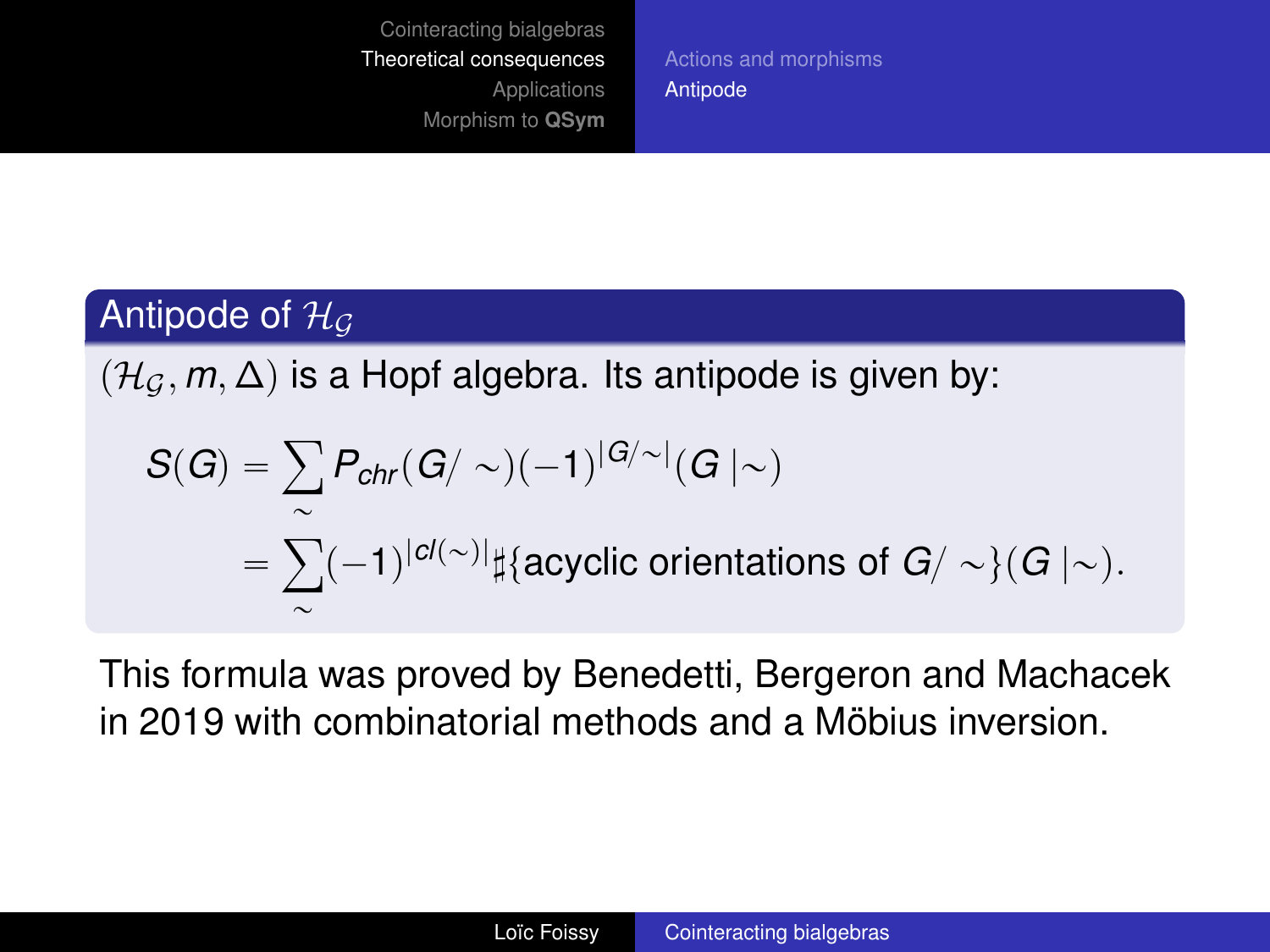[Chromatic character](#page-35-0)

<span id="page-35-0"></span>There exists another Hopf algebra morphism  $\phi_0 : \mathcal{H}_\mathcal{C} \longrightarrow \mathbb{C}[X],$ defined by

$$
\phi_0(G)=X^{|G|}.
$$

If  $\lambda$  is the character defined by  $\lambda(G) = 1$  for any graph *G*, then

$$
\phi_0 = \phi_1 \leftarrow \lambda.
$$

 $\lambda$  is invertible in  $M_A$ , and we denote its inverse by  $\lambda_{chr}$ .

$$
\phi_1 = \phi_0 \leftarrow \lambda_{chr}.
$$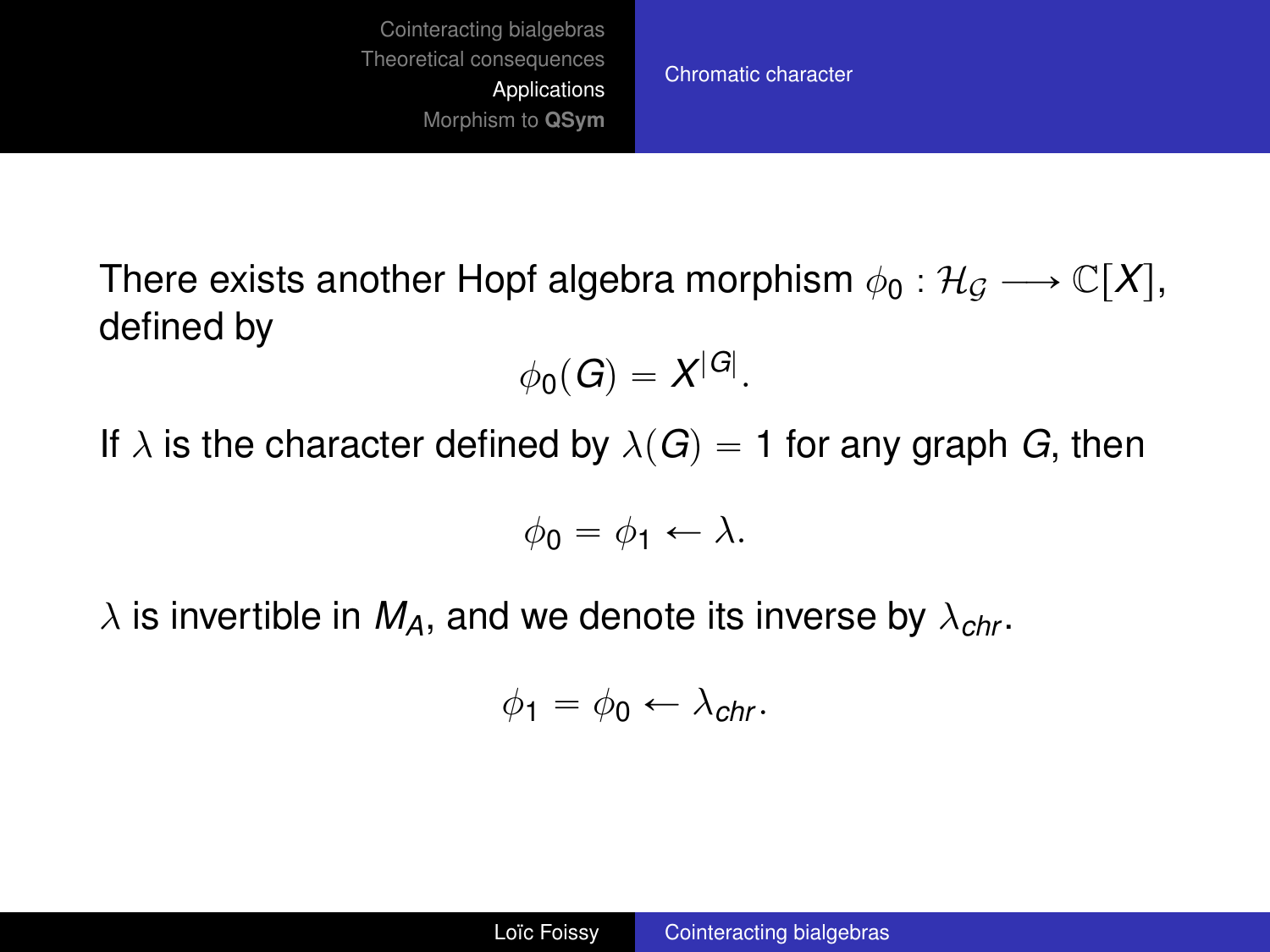[Chromatic character](#page-35-0)

#### Theorem

For any graph *G*:

$$
chr_G(X) = \sum_{\sim} \lambda_{chr}(G| \sim) X^{cl(\sim)},
$$

with  $\lambda_{chr} = \lambda_0^{-1}$ .

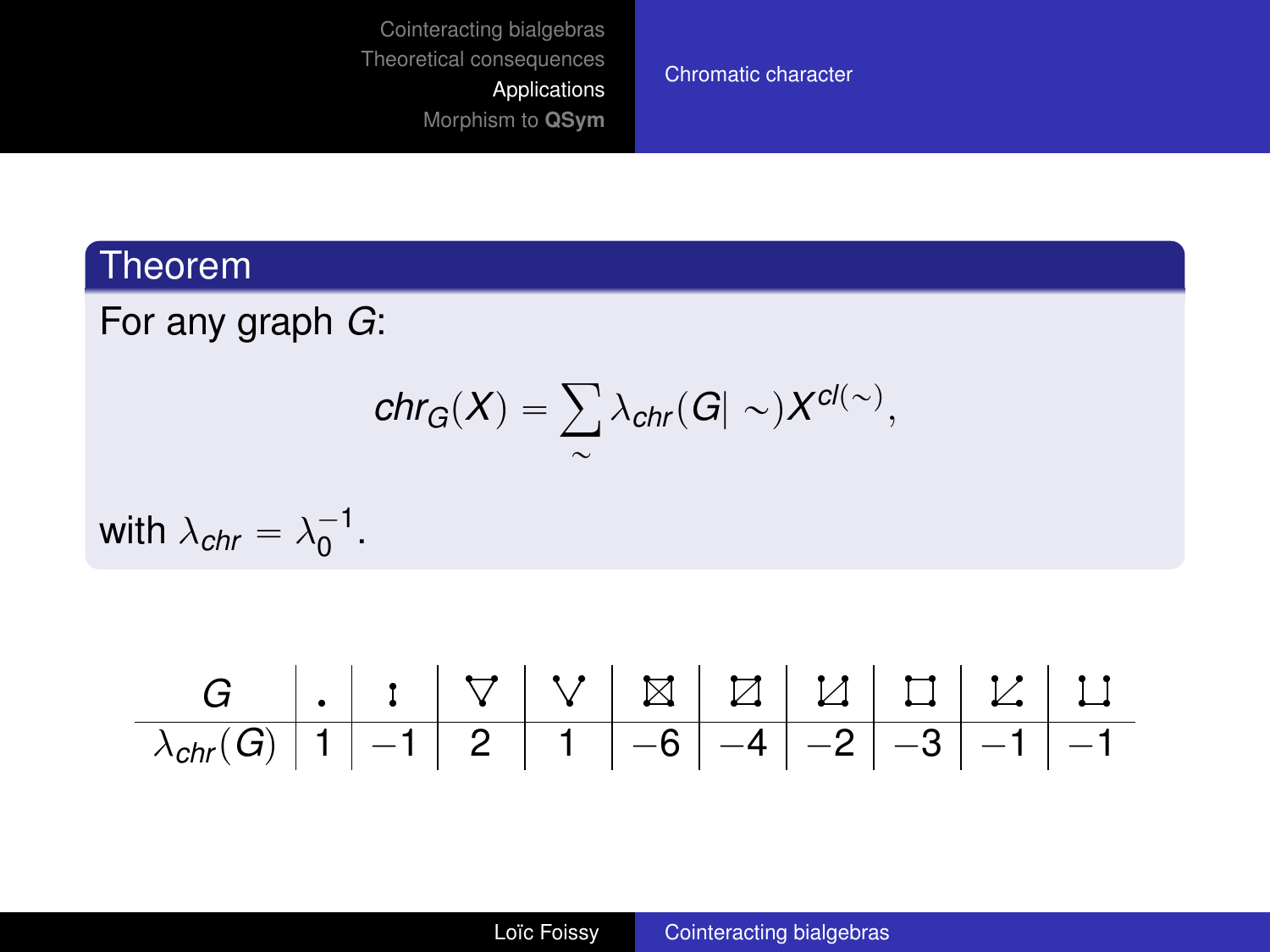

*Contraction-extraction*. For any graph *G*, for any edge *e* of *G*:

$$
\begin{aligned} &\mathsf{chr}_G(X) = \mathsf{chr}_{G \setminus e}(X) - \mathsf{chr}_{G / e}(X), \\ &\lambda_{\mathsf{chr}}(G) = \begin{cases} -\lambda_{\mathsf{chr}}(G / e) \text{ if } e \text{ is a bridge}, \\ &\lambda_{\mathsf{chr}}(G \setminus e) - \lambda_{\mathsf{chr}}(G / e) \text{ otherwise}. \end{cases} \end{aligned}
$$

#### **Corollary**

For any graph  $G$ ,  $\lambda_{chr}(G)$  is nonzero, of sign  $(-1)^{|G| - cc(G)}$ . Putting  $chr_G(X) = a_0 + \ldots + a_n X^n$ :

- $\bullet$   $a_k \neq 0 \Longleftrightarrow cc(G) \leq k \leq |G|$ .
- $a_k$  is of sign  $(-1)^{n-k}$  (Rota).
- $\bullet$   $-a_{n-1}$  is the number of edges of *G*.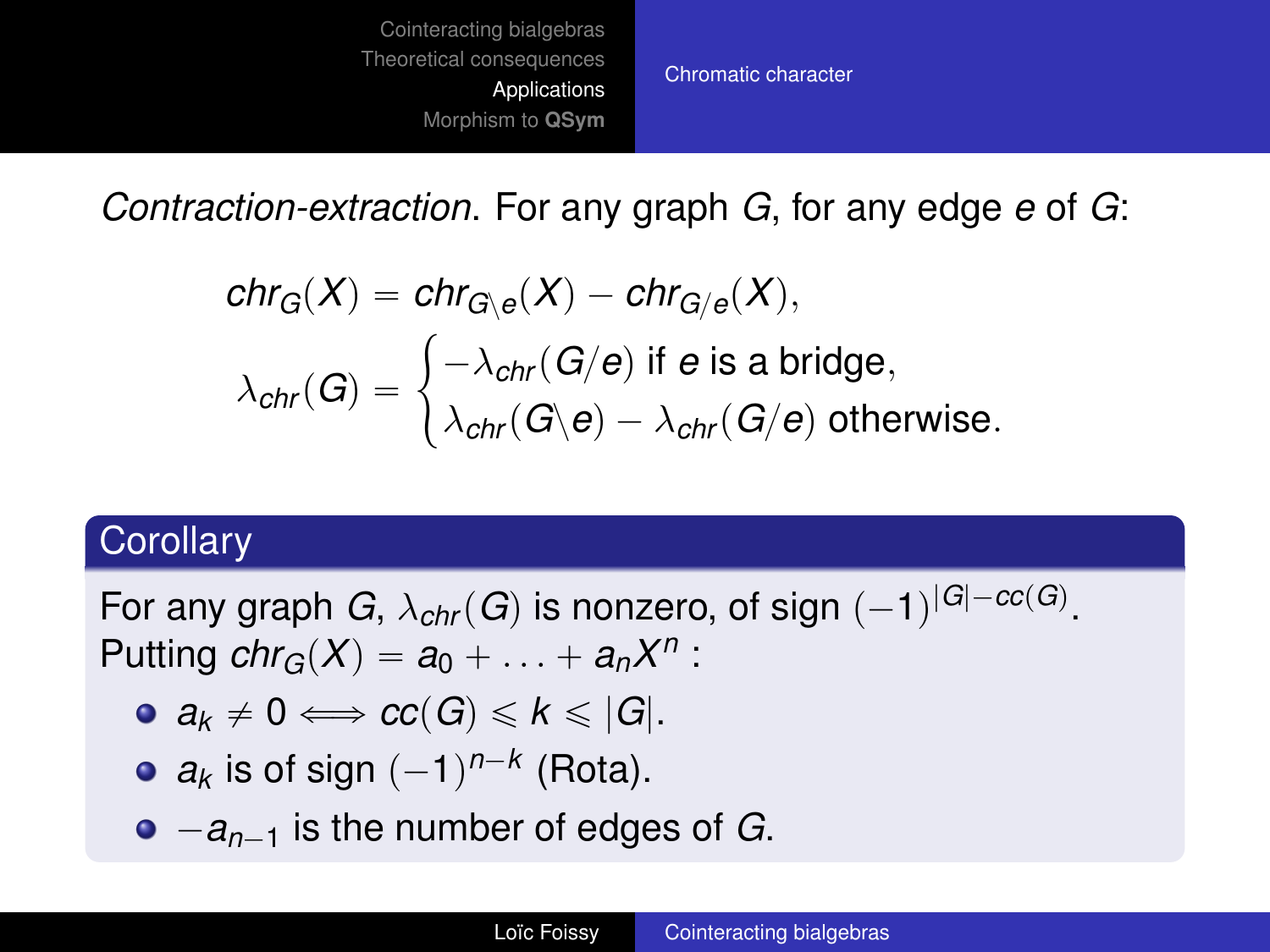[Main result](#page-38-0) [Application to forests](#page-40-0)

<span id="page-38-0"></span>We now replace the double bialgebra  $\mathbb{C}[X]$  by the double bialgebra of quasisymmetric functions **QSym**. With the help of Aguiar, Bergeron and Sottile's theorem:

#### Theorem

Let  $(A, m, \Delta, \delta)$  be a double bialgebra, such that  $(A, m, \Delta)$  is graded and connected bialgebra. Let us consider the map  $\Phi_1 : A \longrightarrow$  QSym defined by

$$
\Phi_1(x)=\sum_{n=1}^\infty\sum_{a_1,\ldots,a_n\geqslant 1}\varepsilon'^{\otimes n}\circ (\pi_{a_1}\otimes\ldots\otimes\pi_{a_n})\circ\tilde\Delta^{(n-1)}(x)(a_1,\ldots,a_n).
$$

If  $\Phi : A \longrightarrow \mathbf{QSym}$  is a homogeneous morphism, compatible with both bialgebraic structures, then  $\Phi = \Phi_1$ .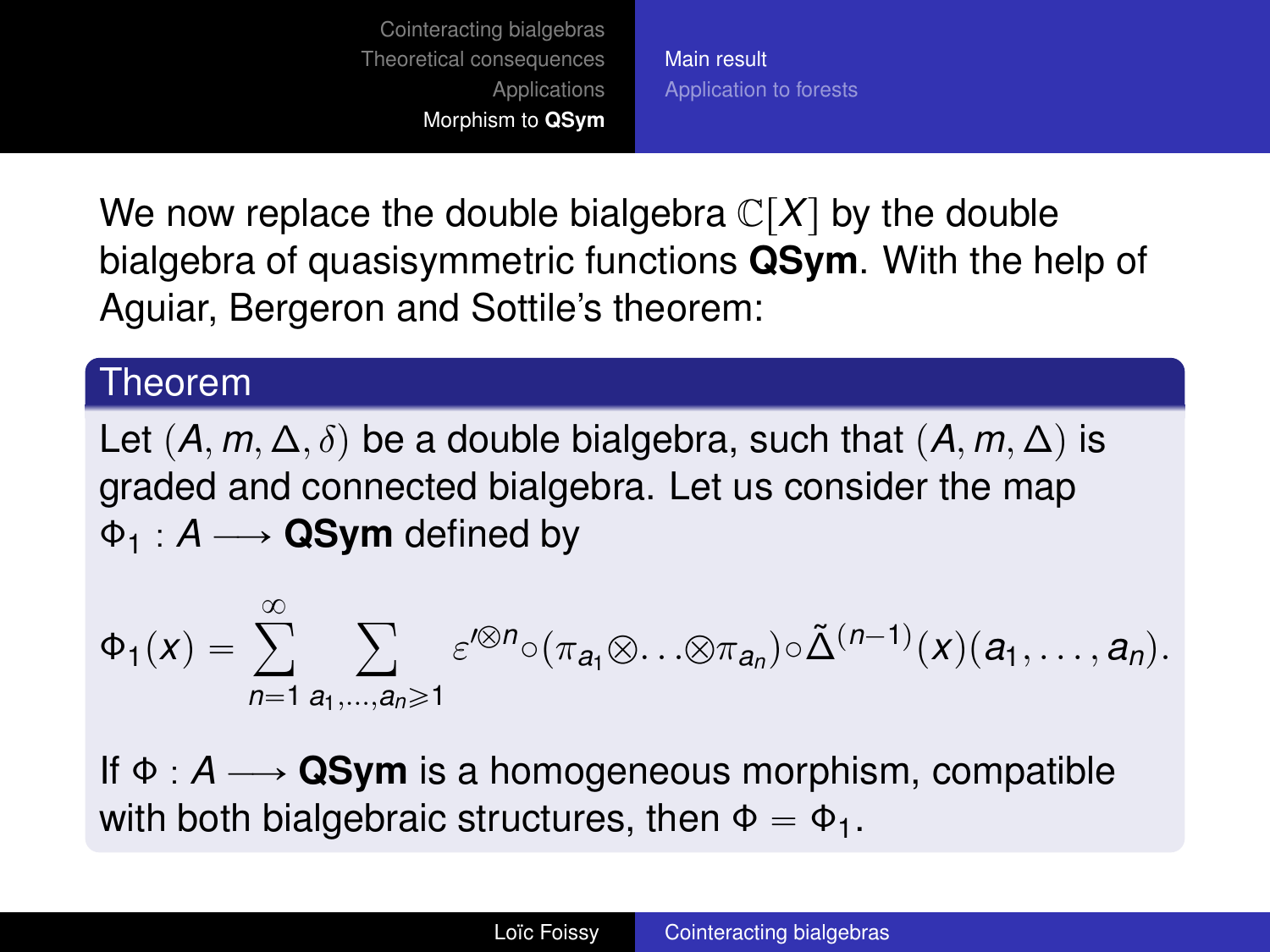[Main result](#page-38-0) [Application to forests](#page-40-0)

We now replace the double bialgebra  $\mathbb{C}[X]$  by the double bialgebra of quasisymmetric functions **QSym**. With the help of Aguiar, Bergeron and Sottile's theorem:

#### Theorem

Let  $(A, m, \Delta, \delta)$  be a double bialgebra, such that  $(A, m, \Delta)$  is graded and connected bialgebra. Let us consider the map  $\Phi_1 : A \longrightarrow$  QSym defined by

$$
\Phi_1(x)=\sum_{n=1}^\infty\sum_{a_1,\ldots,a_n\geqslant 1}\varepsilon'^{\otimes n}\circ (\pi_{a_1}\otimes\ldots\otimes\pi_{a_n})\circ\tilde\Delta^{(n-1)}(x)(a_1,\ldots,a_n).
$$

 $\Phi_1$  is compatible with both algebraic structure if, and only if, for any *n*,

$$
\delta(A_n) \subseteq A_n \otimes A + \ker(\Phi_1 \otimes \Phi_1).
$$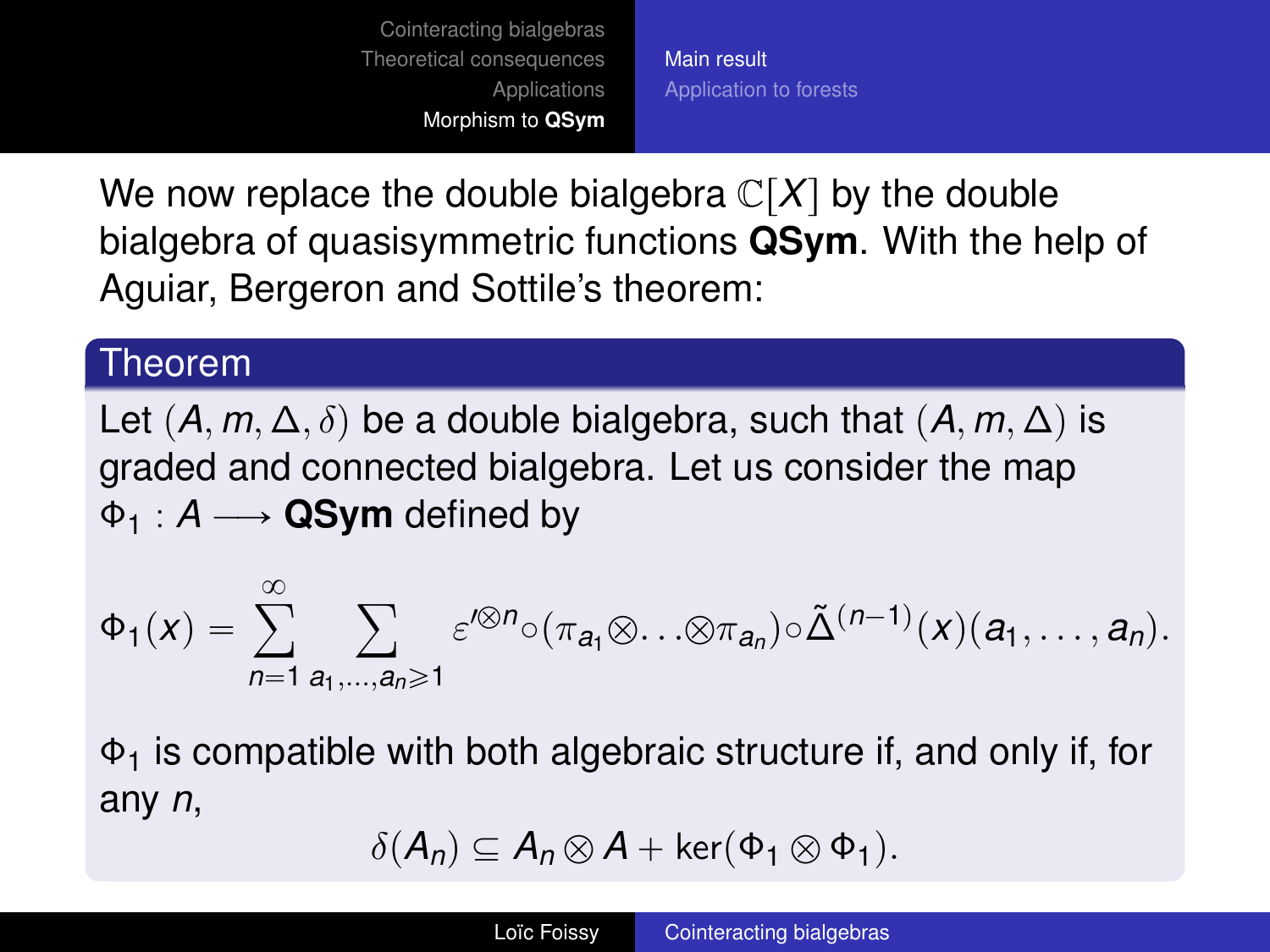[Main result](#page-38-0) [Application to forests](#page-40-0)

## <span id="page-40-0"></span>For forests, this condition is not satisfied:

## Example

$$
\delta(\mathbf{V}) = \mathbf{V} \otimes \mathbf{I} + \mathbf{I} \otimes \mathbf{I} + \mathbf{I} \otimes \mathbf{V},
$$

$$
\delta(\mathbf{I}) = \mathbf{I} \otimes \mathbf{I} + \mathbf{I} \otimes \mathbf{I} + \mathbf{I} \otimes \mathbf{I}.
$$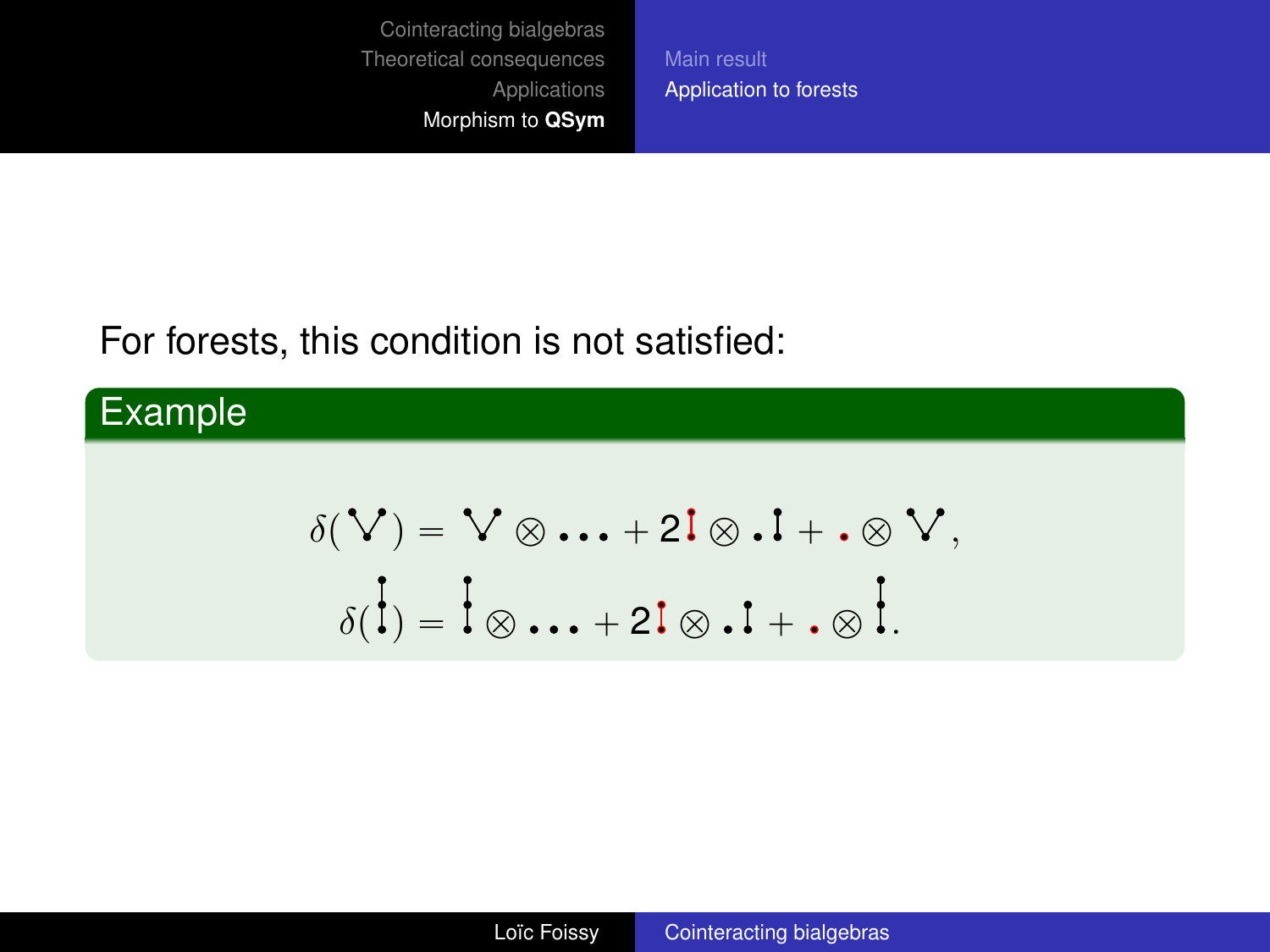[Main result](#page-38-0) [Application to forests](#page-40-0)

Trick: replace forests by forests which vertices are decorated by positive integers, which also changes the graduation.

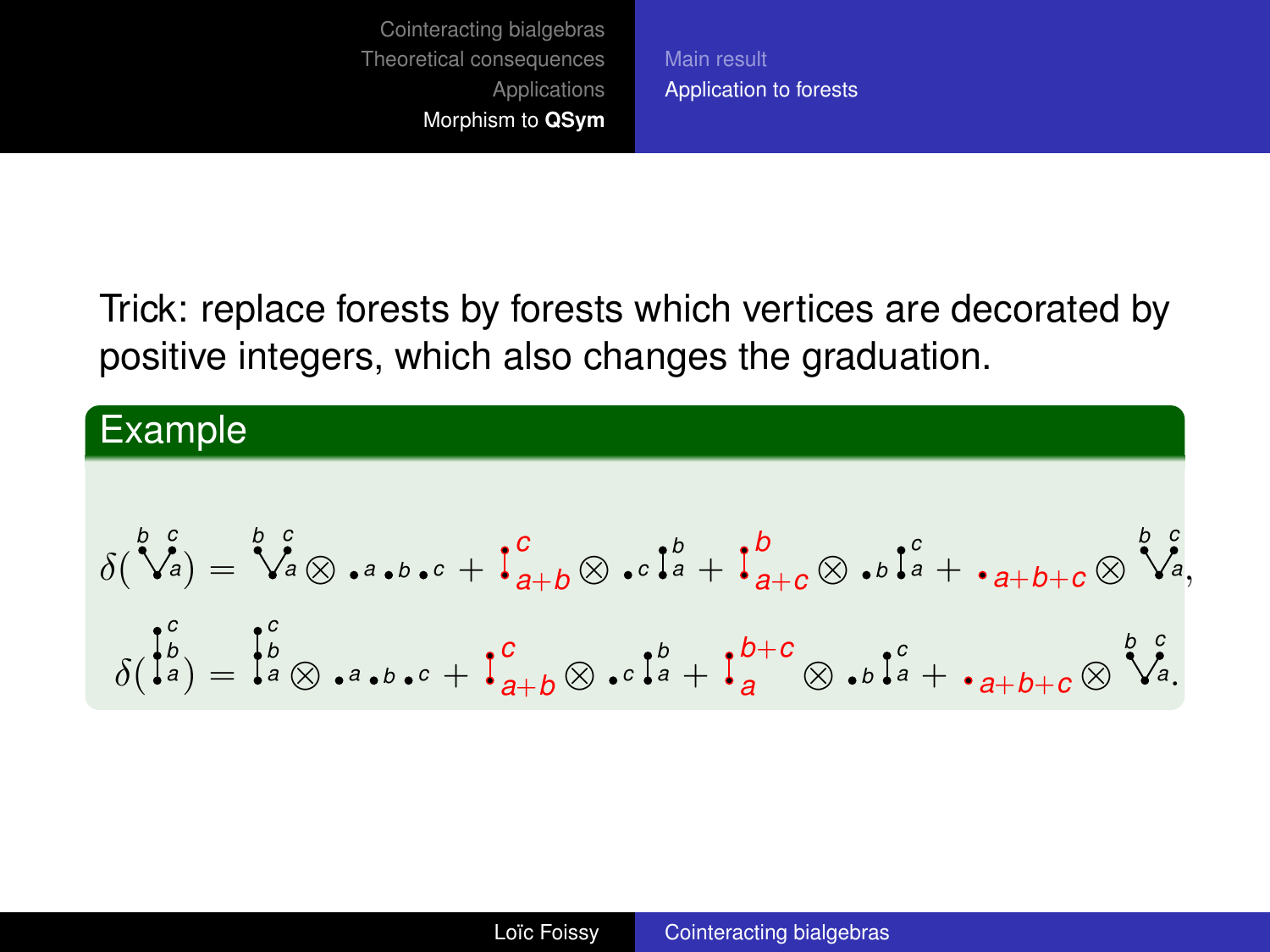[Main result](#page-38-0) [Application to forests](#page-40-0)

Trick: replace graphs by graphs which vertices are decorated by positive integers, which also changes the graduation.

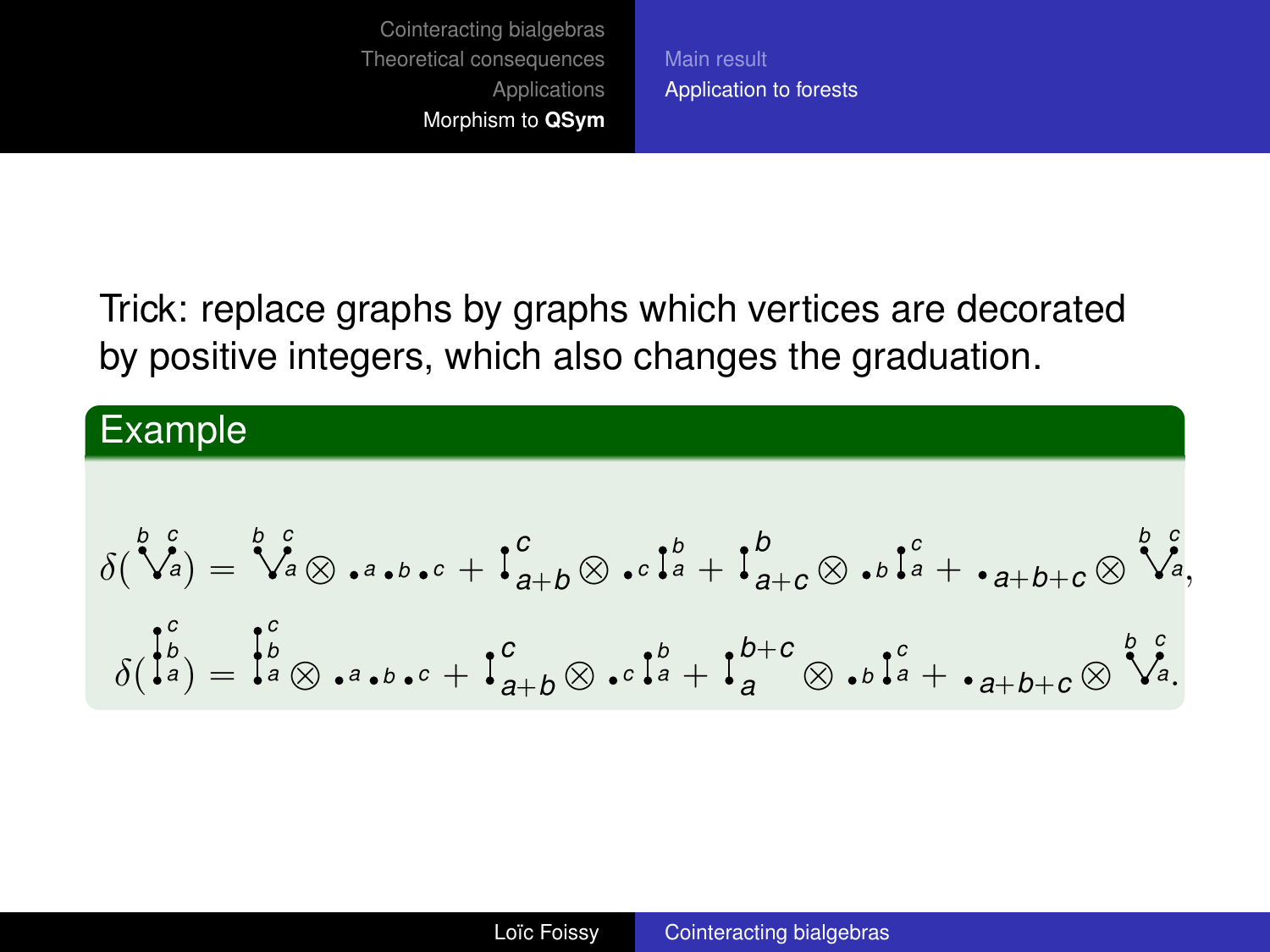[Main result](#page-38-0) [Application to forests](#page-40-0)

#### Theorem

There exists a unique homogeneous morphism  $\Phi_1$  from  $\mathcal{H}_{CK}$  to **QSym**, compatible with both bialgebraic structures.

This is the Ehrhart quasisymmetric functions attached to a forest, a sum over all linear extensions of the forest.

## Example

$$
\Phi_1(\bigvee_{a=1}^{b} G_a^c) = (a, b, c) + (a, c, b) + (a, b + c),
$$
  

$$
\Phi_1(\bigvee_{a=1}^{b} G_a^c) = (a, b, c).
$$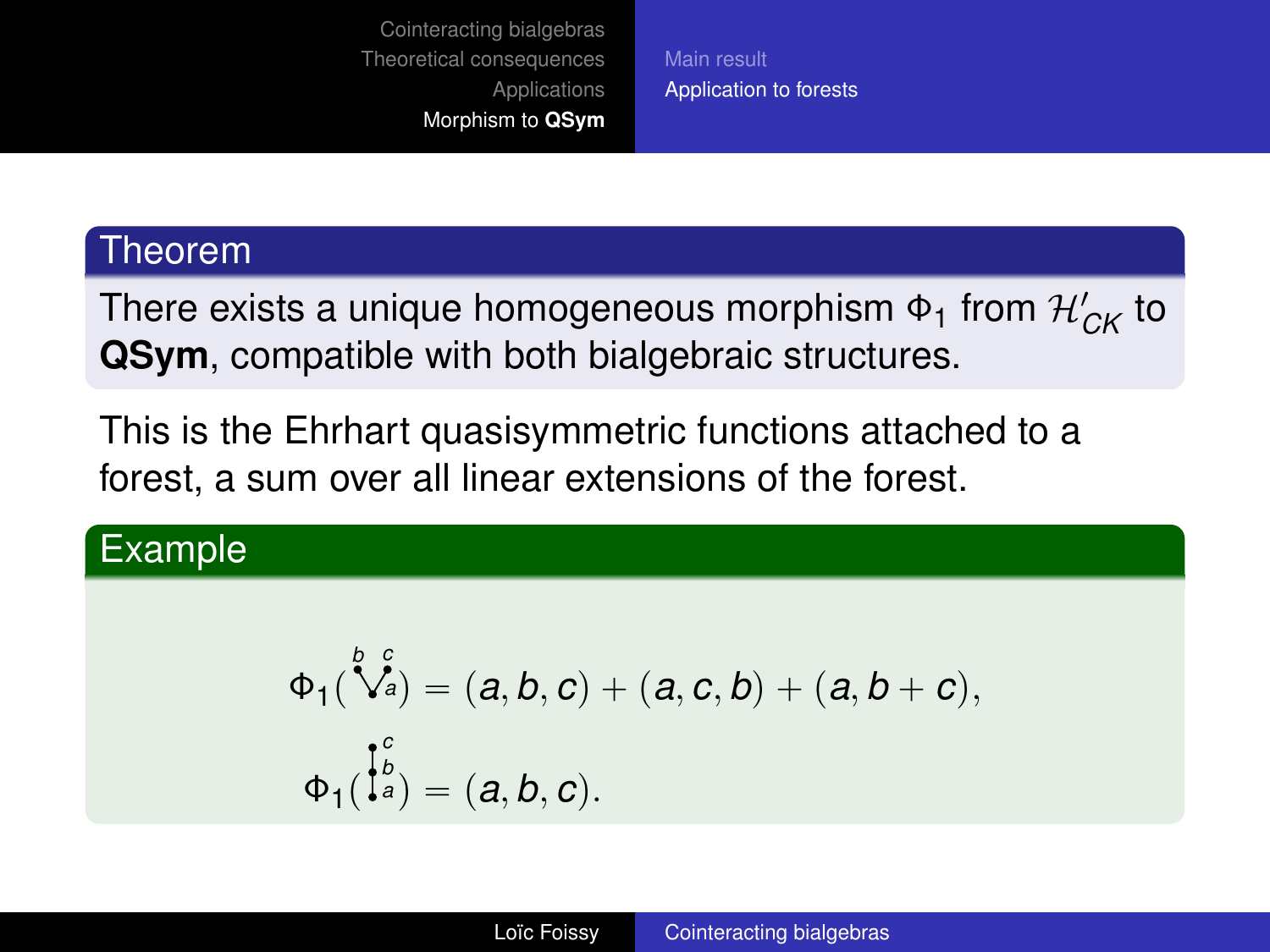[Application to forests](#page-40-0)

The same trick can be used for graphs, and we obtain the chromatic symmetric function:

coloration of *G*

$$
\phi_1(G) = \sum_{\text{c valid packed}} \left( \mathrm{wt}(\text{c}^{-1}(1)), \ldots, \mathrm{wt}(\text{c}^{-1}(\max(\text{c}))) \right).
$$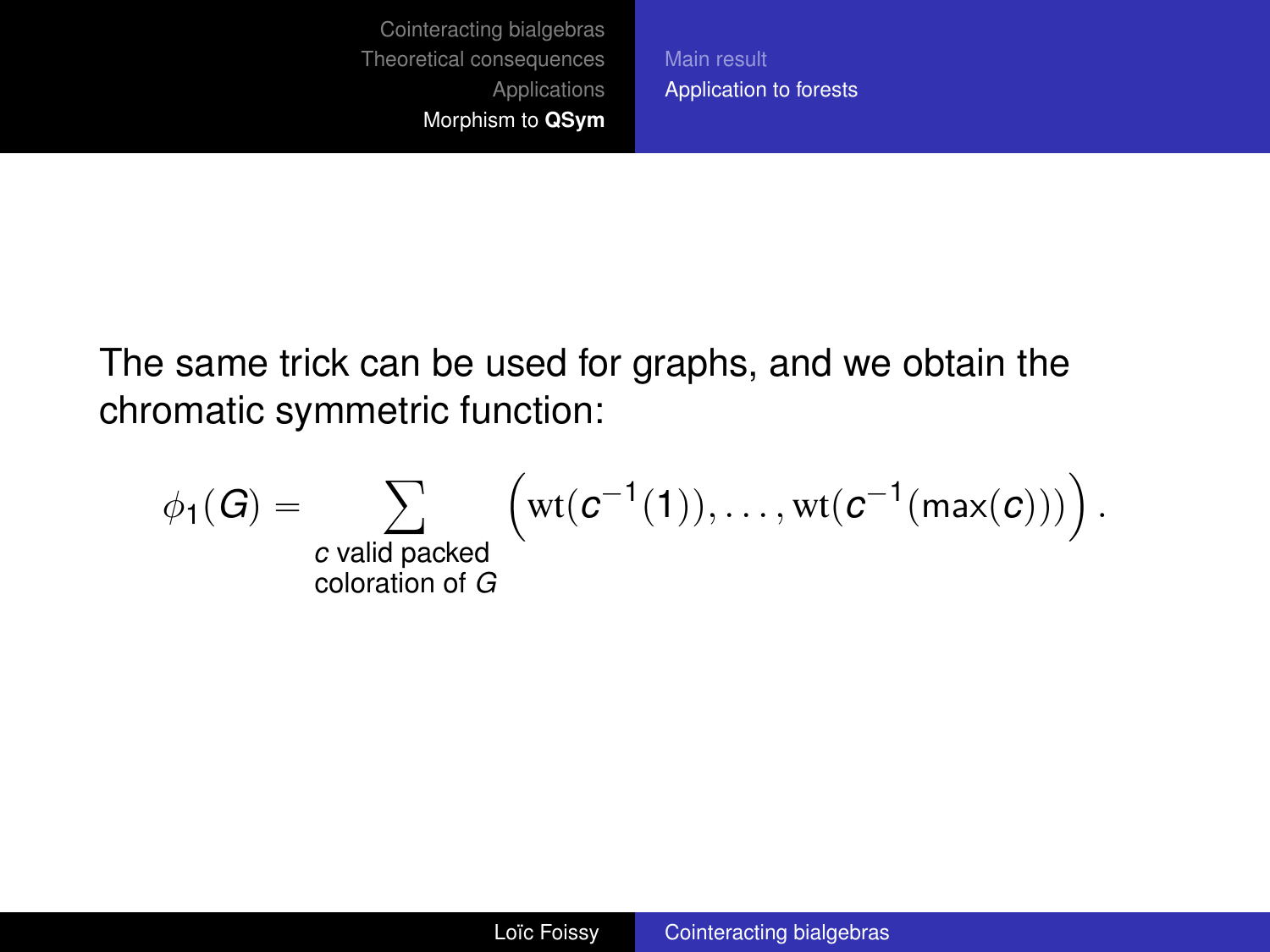[Main result](#page-38-0) [Application to forests](#page-40-0)

We obtain noncommutative versions of these results, replacing graphs by indexed graphs, trees by indexed trees, . . ., and, quasisymmetric functions by packed words.

This gives noncommutative versions of chromatic polynomials and of Ehrhart polynomials, with a generalization of the duality principle.

In these noncommutative versions, we lose the compatibility between the two coproducts. To explicit the obtained compatibility, one has to work in the category of species.